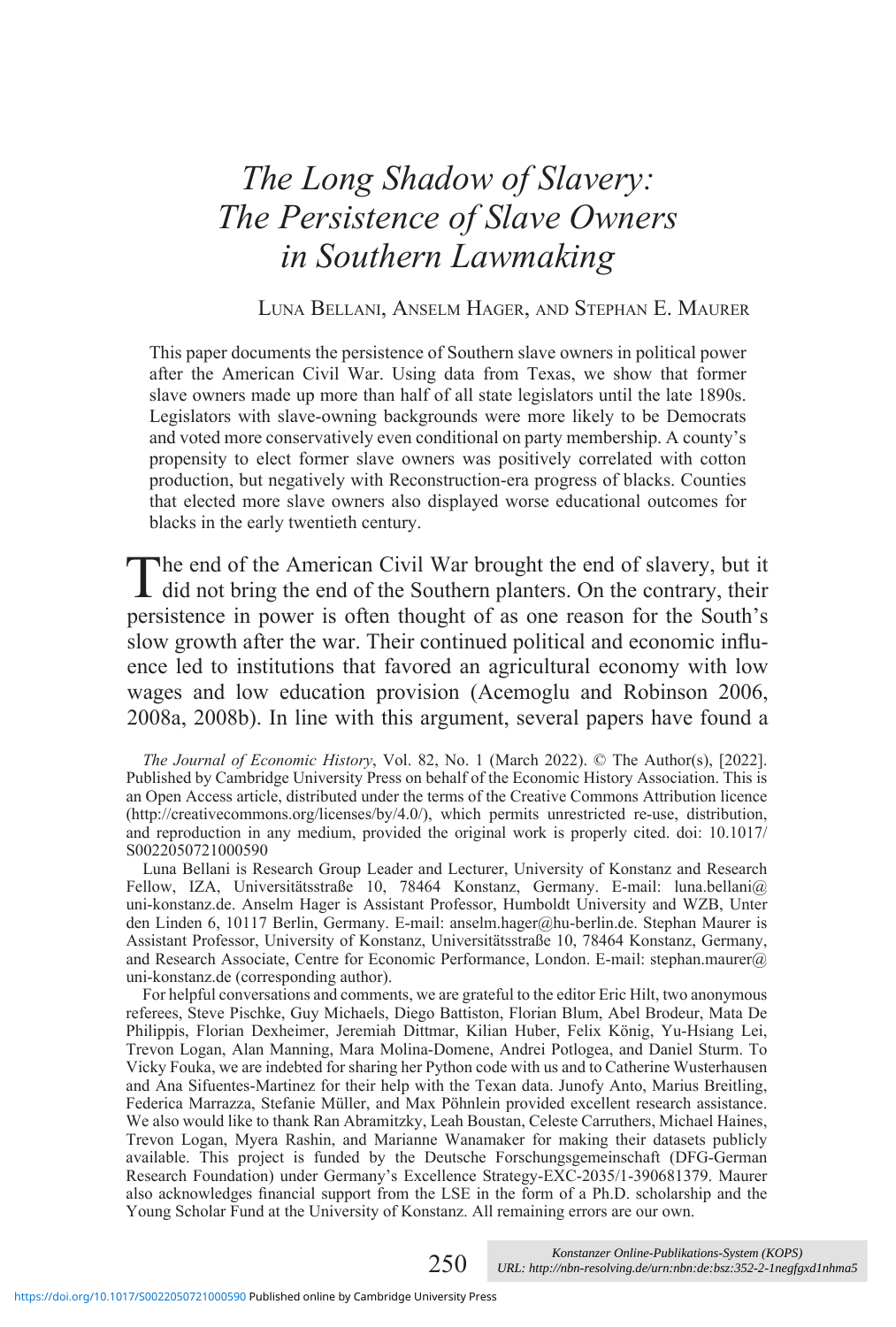high wealth persistence in the South after the war (Wiener 1976, 1978; McKenzie 1993; Dupont and Rosenbloom 2018; Ager, Boustan, and Eriksson 2021). However, relatively little work has documented the persistence of former slave owners in politics, even though the political choices of the Postbellum South clearly reflected their preferences.

This continuity in political power is the focus of our study, which provides systematic evidence for the persistence of slave owners in politics long after the abolition of slavery. We draw on a dataset of Texas state legislators between 1860 and 1900 and link these legislators to their or their paternal ancestors' census records in 1860. Doing so allows us to calculate the share of each legislature's members that comes from a slave-owning background. We find that during the American Civil War nearly all Texas legislators were slave owners. Their share dropped substantially during Congressional Reconstruction, but then rebounded and continued on a slow downward trend of only 0.3 percentage points per year till the end of the century. In 1900, still around 50 percent of all state legislators came from a slave-owning background. The share of legislators with more than 20 slaves was even steadier and does not show any downward trend. In 1900, it stood at 11.5 percent, just a bit short of its value in 1861. The high persistence in itself is remarkable. It echoes the high persistence of wealth in the Postbellum South and highlights an important mechanism in how the planter elite kept its de facto power: The former slave owners not only continued to exert control over the productive land, they also remained highly influential in politics.

Does it matter for politics whether legislators come from slave-owning backgrounds? We provide evidence that the likely answer is yes. Former slave owners were more likely to represent the Democratic Party, which at this time constituted the conservative party in the South. Importantly, this holds when controlling for real estate wealth, indicating that the effect is more than a pure wealth effect. Former slave owners were also more likely to serve as committee chairs, suggesting that they were more influential than the average legislator. Drawing on key roll-call votes from three legislatures, we further show that former slave owners voted differently even conditional on party membership: They were more likely to oppose policies that supported blacks' access to education or the protection of their voting rights and to support the introduction of poll taxes. Consistent with this, we also find that counties that elected more slave owners also displayed worse education outcomes for blacks in the early twentieth century.

Finally, we show that at the county level, the prevalence of slaveowning legislators after the end of Reconstruction is positively correlated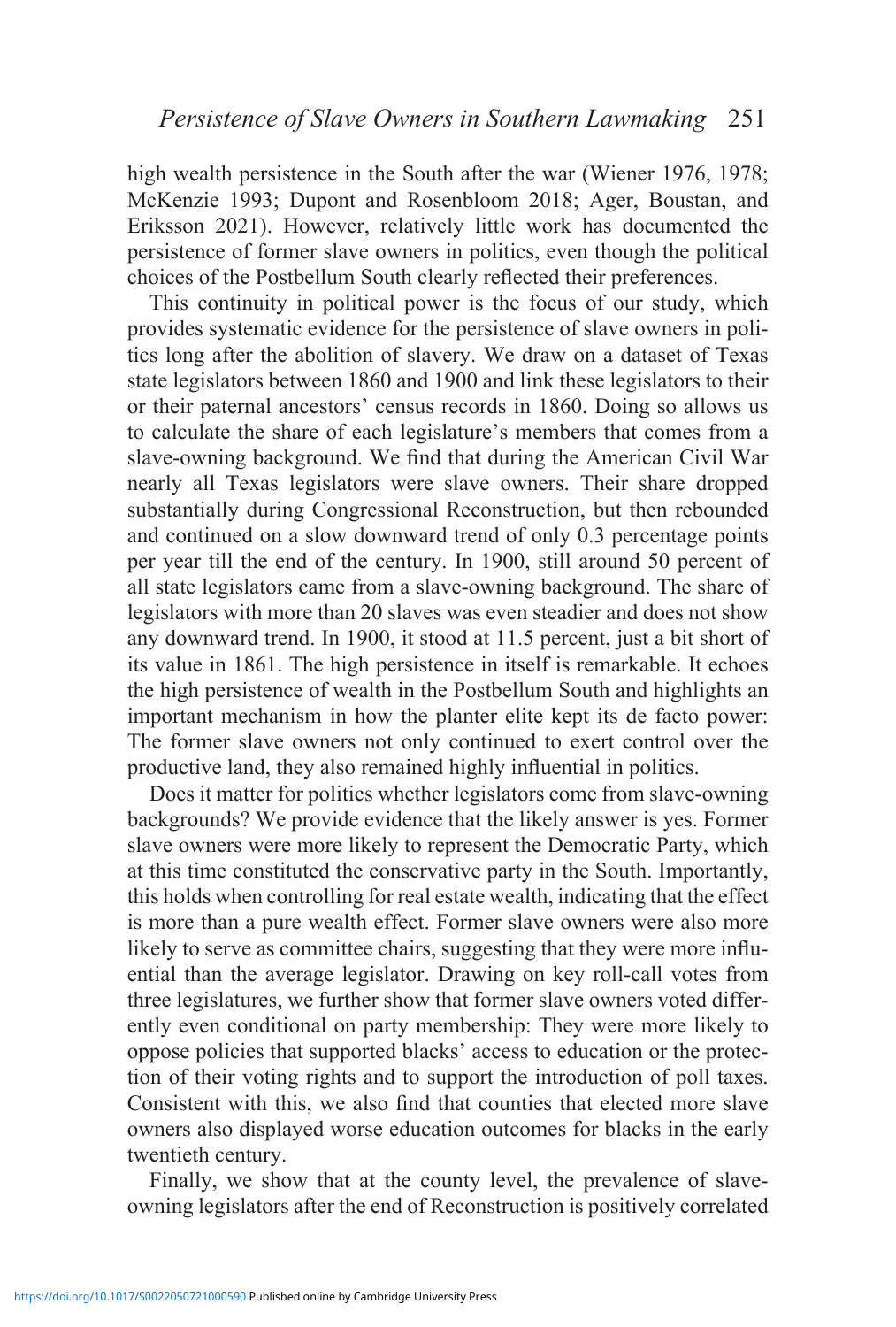with the importance of the cotton economy and with the local persistence of the landed elite after the Civil War. On the other hand, we find Reconstruction-era progress of blacks to be negatively associated with a county's subsequent propensity to elect former slave owners.

Our paper adds to a large and growing literature on the political economy of the Postbellum South. Canonical accounts include Du Bois (1971, writing in 1935), Woodward (1951), Kousser (1974), Wright (1986), and Alston and Ferrie (1999). In recent years, especially Acemoglu and Robinson (2006, 2008a, 2008b) have shifted the focus on the planters' persistence in what they term "de facto political power." According to this view, continued control over land allowed the antebellum agricultural elite to keep political control of the South. They used this to also keep control over the labor force by blocking land reforms, disenfranchising black voters, and restricting worker mobility. Consistent with this, Ager (2013) shows that counties with a stronger agricultural elite before the war invested less in human capital after the war and had lower labor productivity.

Several studies have analyzed the economic persistence of the planter class. Wiener (1976, 1978) examined data from five counties in Alabama. He showed that the probability of a rich planter family to remain in a county's elite was as high after the Civil War as before. McKenzie (1993) found similar results for eight counties in Tennessee. Dupont and Rosenbloom (2018) comprehensively analyze the persistence of wealth in both North and South. They find that the rate of persistence of wealthy Southerners was lower than that of their Northern counterparts, but there was still substantial persistence in the South after the Civil War. Ager, Boustan, and Eriksson (2021) specifically focus on slave owners and find that the abolition of slavery was a significant negative wealth shock for them, but that their sons and grandsons were able to fully recover these losses. None of these studies looks at the persistence of political power. This is done by Ager (2013) who shows that the majority of delegates in the constitutional conventions of Alabama and Mississippi came from the pre-war elite. However, he focuses on only three points in time— 1865 and 1875 for Alabama, and 1865 and 1890 for Mississippi. To our knowledge, our study is the first that analyzes the persistence of slave owners in regular legislatures and over a long time period.

The advantage of this approach is that it covers the whole evolution of Texas political economy: From the Civil War and its immediate aftermath to Congressional Reconstruction, "Redemption," the Populist Movement, and finally the early emergence of the "Solid South." It is remarkable that during all these times the share of former slave owners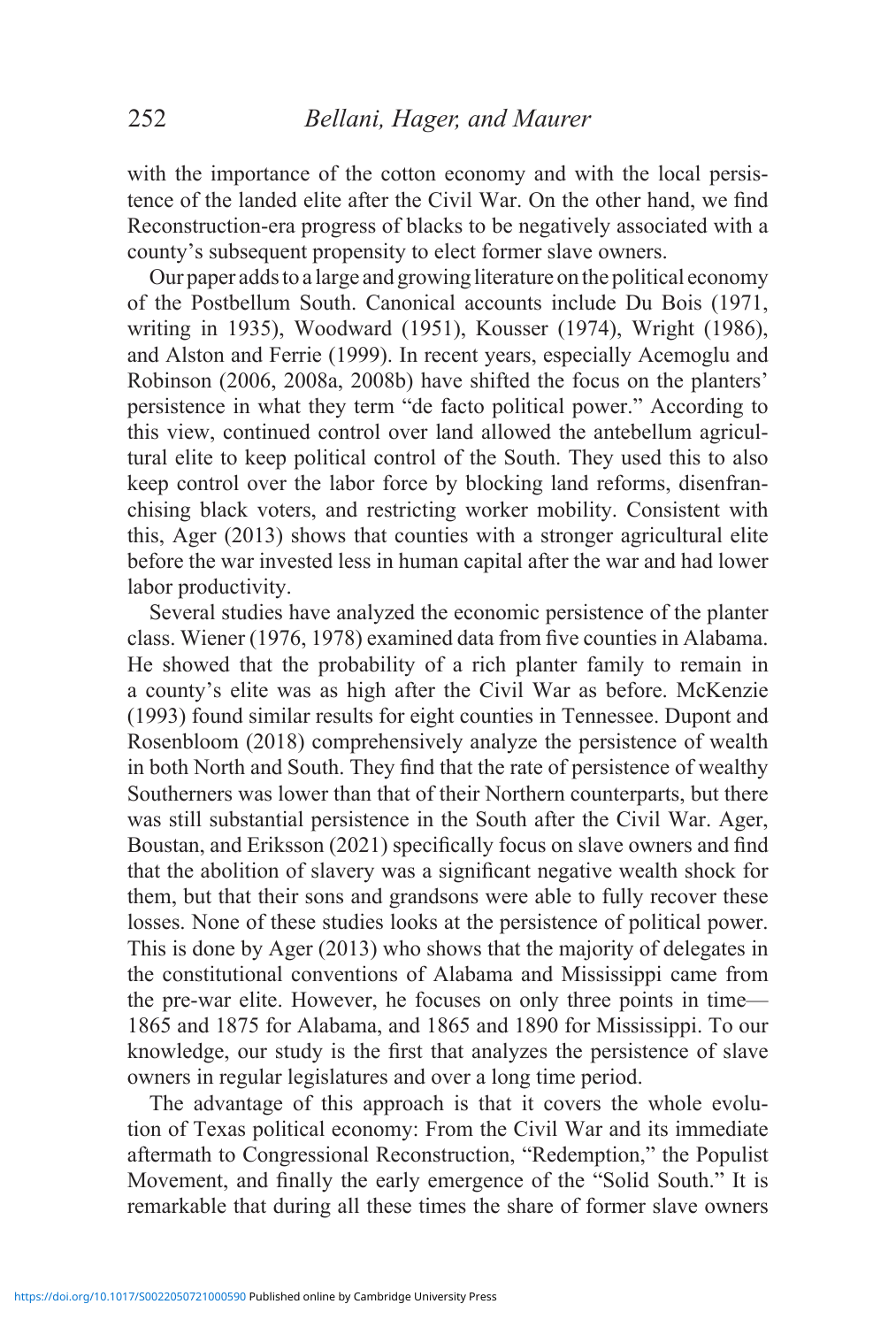in the state legislature was usually between 50 and 70 percent and never below 30 percent. Campbell (1974) and Lowe and Campbell (1975) have analyzed the socioeconomic background of the political leaders in Texas before the Civil War. The latter find that 58 and 68 percent of Texas political leaders held slaves in 1850 and 1860, respectively. While their definition of a political leader is somewhat broader than ours, these values are very similar to what we observe in the 1870s and 1880s, and just a bit above the average in the 1890s. Our results thus indicate that the overrepresentation of (former) slave owners in power hardly changed after the Civil War.

We also show how variables such as the local importance of cotton, local wealth persistence, or the presence of black officeholders correlate with electing slave-owning representatives. In this respect, our study is related to several other recent contributions on the political impact and legacy of slavery. Hall, Huff, and Kuriwaki (2019) show that there was a positive effect of slave ownership on fighting for the Confederacy, while Chacon and Jensen (2020a) find that slave-owning counties were overrepresented in the secession conventions in 1861. Logan (2020) uses the within-state distribution of free blacks in 1860 to estimate the causal effect of black policymakers during Reconstruction. He finds that regions with black politicians experienced greater per capita county tax revenue, more land redistribution, and higher black literacy. Relatedly, Chacon and Jensen (2020b) find that the presence of the Union army after the Civil War supported blacks' political participation. Finally, a recent literature in political science has documented that slavery also mattered in the very long run. Acharya, Blackwell, and Sen (2015, 2016, 2018) show that whites in regions marked by a greater prevalence of slavery exhibit more conservative political views and higher racial resentment nowadays. For contemporary blacks, a regional heritage of slavery is associated with the lower voting turnout. Much of this persistence can be explained by behavioral path dependence and reinforcing local institutions. Our result that cotton production positively correlates with the persistence of former slave owners in power is in line with these findings.

## RECONSTRUCTION AND "REDEMPTION"

## *The Southern Planter Elite and Reconstruction*

The Antebellum South was marked by great wealth inequality, and much of this wealth was in the form of slaves. In 1860, a sample of Southern farmers showed a Gini coefficient for wealth inequality of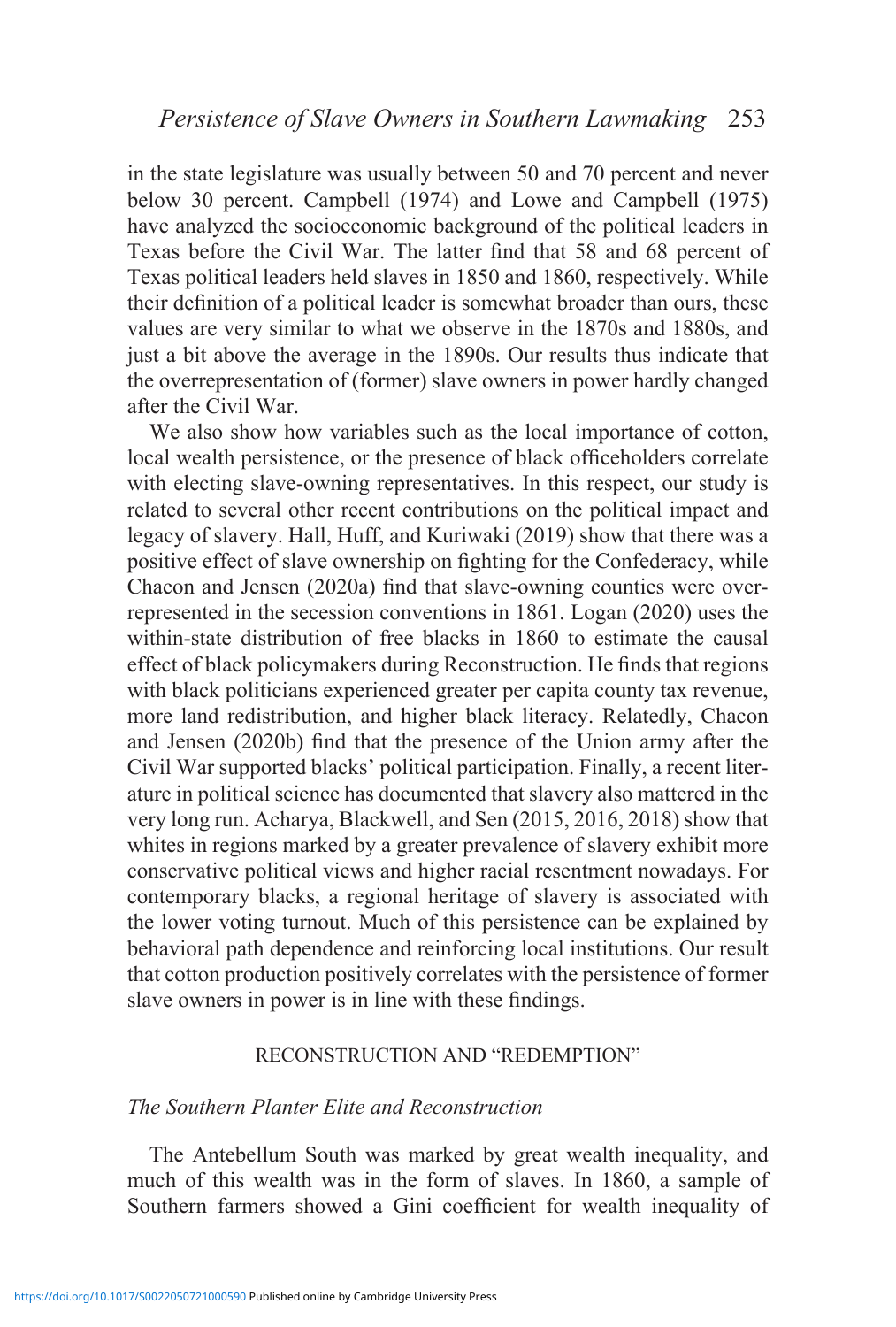more than 0.7. Farmers with slaves on average owned 14 times the total wealth of Southern farmers without any slaves (Ransom 1989, p. 63). While it might be too simplistic to conclude from this that the planters were also politically dominant (Wright 1978, ch. 2), slave owners were clearly overrepresented among the political leaders of the Antebellum period (Campbell 1974; Lowe and Campbell 1975). With the end of the American Civil War, the slave owners lost their slaves, but they kept control over the land. Southern planters were able to fend off attempts at land confiscation or redistribution to the freed slaves, and the plantation units often stayed intact (Wright 1986).

Politically, the course of President Andrew Johnson toward the South immediately after the Civil War was lenient. Johnson hoped that loyal Unionists and small farmers would govern the South and lead it back into the Union. However, as put by historian Eric Foner (2006, p. 110) "when the South's white electorate went to the polls in the fall of 1865 [...], it filled the region's offices with former Confederate generals and public officials." Frustrated by this, Congress took over. In 1867, it passed the Reconstruction Act over Johnson's veto. This act divided the South into five military districts and stipulated that the Southern states would not be readmitted before they had accepted universal (male) suffrage (Foner 2006, ch. 4 ).

In the following elections, propelled by the vote of the freedmen and by many whites abstaining, the Republicans—the party of Abraham Lincoln and slave emancipation—won all over the South. Biracial governments and legislatures became reality in the South, and over the following years, 2,000 blacks held public offices, despite Klan violence. The resulting state constitutions affirmed racial equality, provided for state school systems, and for other government programs that heretofore had not existed in the South (Foner 2006, ch. 5). Public support for Congressional Reconstruction waned, however, in the wake of the financial crisis of 1873, and the federal government loosened its grip on Southern politics. The Democratic Party in the South reconstituted and regained several Southern states, often helped by increasing violence and intimidation of black voters and politicians.<sup>1</sup> The resulting "Redeemer"

<sup>1</sup> Tolnay and Beck (1995) relate the incidence of anti-black lynchings to economic factors such as cotton price movements and black out-migration. Since then, several recent contributions have added to our understanding of the determinants of lynchings, providing evidence for the importance of labor scarcity (Larsen 2015), adverse labor demand shocks (Christian 2017), residential segregation (Cook, Logan, and Parman 2018), and public finance policies during Reconstruction (Logan 2019b). Cook (2014) further shows that violence against blacks decreased their patenting activity.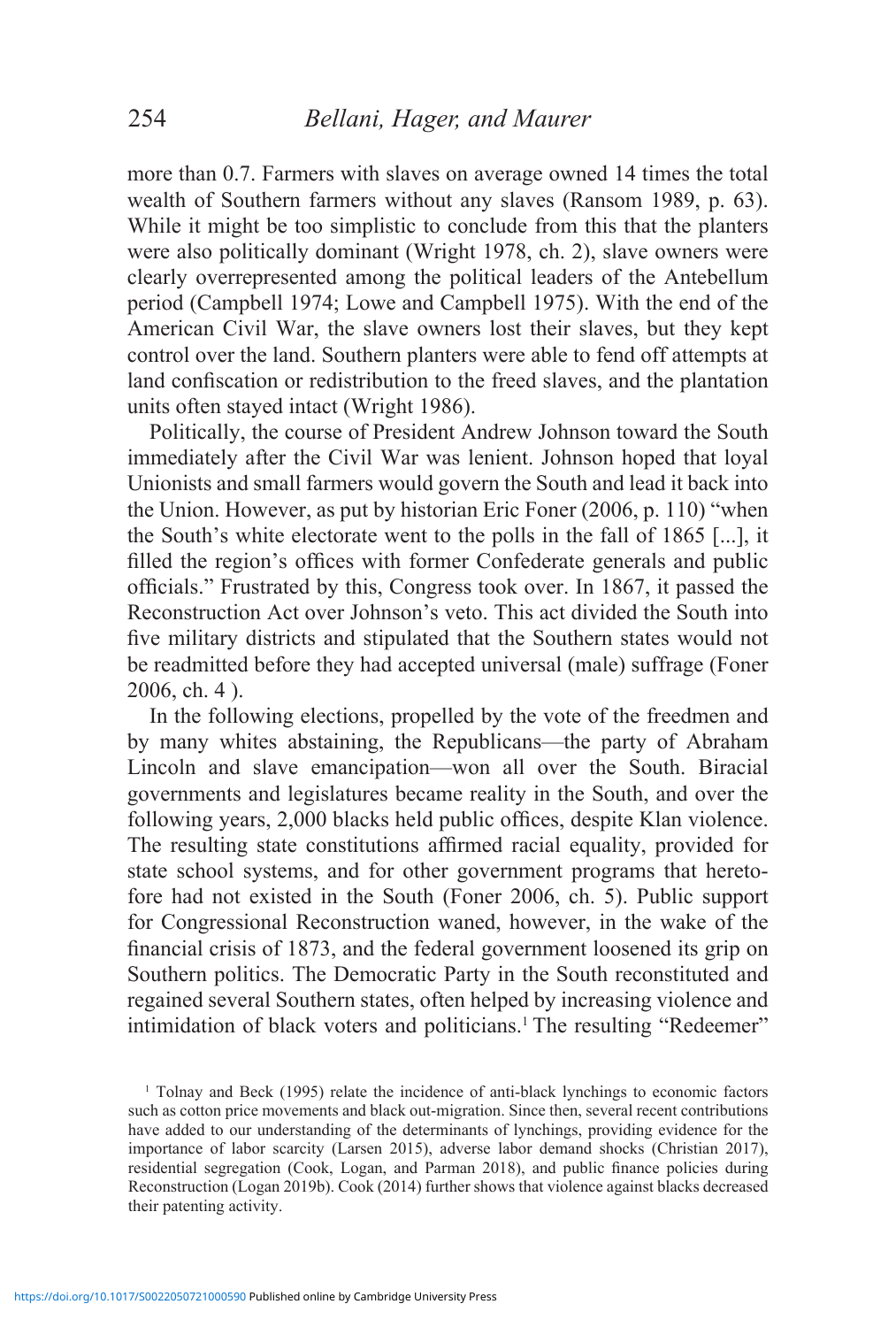governments started to turn the wheel backward. In 1877, as part of the compromise in the close Presidential election, President Hayes ordered federal troops to stop guarding the statehouses in Louisiana and South Carolina. As a consequence, the last Southern state governments fell to the Democrats, and Congressional Reconstruction ended (Foner 2006, ch. 7). Eric Foner (2006, p. 198f.) quotes one former slave's assessment: "The whole South [...] had got into the hands of the very men who held us as slaves."

The Redeemers' control of the South was not uncontested, though, and black voters did not completely disappear after 1877. However, beginning in the late 1890s, Southern states introduced voting restrictions such as poll taxes or literacy tests. These measures reduced the turnout of black and poor white voters, ensuring a political monopoly of the Democratic Party that would last until the 1960s (Kousser 1974; Foner 2006, ch. 7; Besley, Persson, and Sturm 2010; Kuziemko and Washington 2018). In addition, the disenfranchisement of black voters, together with the Supreme Court's *Plessy v. Ferguson* decision in 1894, also propelled the enactment of Jim Crow laws and the resulting segregation of blacks and whites (Foner 2006, ch. 7; Naidu 2012).

## *The Case of Texas*

At first glance, Texas differed somewhat from the other Southern states. It was the westernmost of the 11 states that in 1861 formed the Confederacy, and also the youngest, having been admitted to the United States only in 1845. It was still a very sparsely populated "frontier" state, but at the same time growing fast: Between 1850 and 1860, the population nearly tripled. Economically, it was not as focused on cotton as other Southern states, since for example, ranching was another important driver of its economy. Still, cotton was the state's most important crop. In 1859, it accounted for more than half the value of the state's entire agricultural output. Cotton was also closely linked to the institution of slavery. The 1850 census counted roughly 58,000 slaves, and this number rose to more than 182,000 by 1860. Eastern and Northeastern Texas in particular were marked by cotton production and slavery. Along with slavery came a hierarchical social system like in the other Southern states, with a small planter elite at the very top: 72 percent of all slaves in Texas belonged to only 7 percent of the Texan population. Generally, inequality was higher in the older counties in the East than in the younger, recently settled areas in the West (Stephens 2010; Moneyhon 2004, ch. 1). Overall, despite the state's peculiarities, antebellum Texas was also characterized by a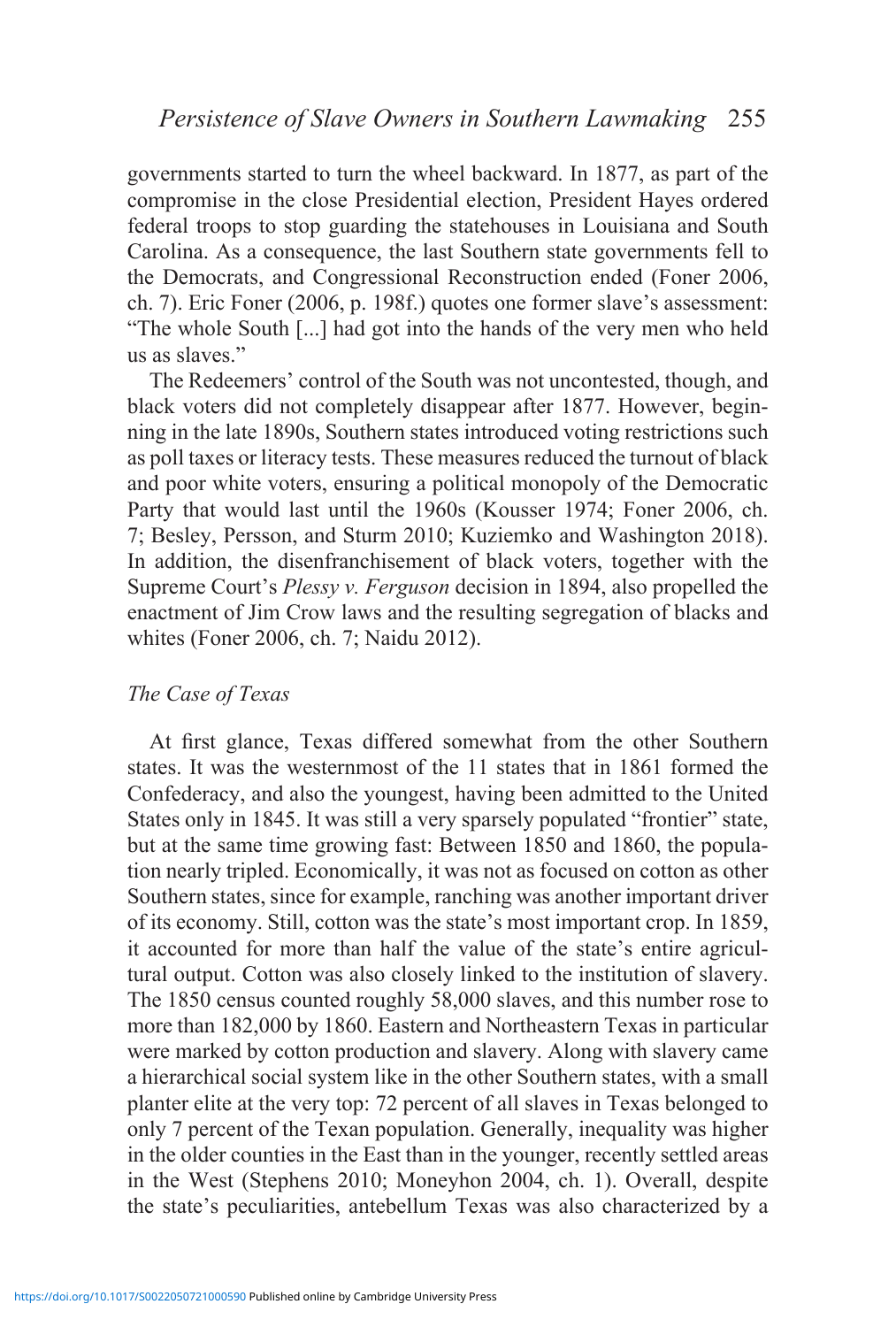cotton-based economy, slavery, and the influence of the slave-owning class.

The political development in Texas after the war was also very similar to the other Southern states, but the transition from Congressional Reconstruction to Redemption occurred even faster. The 11<sup>th</sup> Legislature was the first one elected after the war, in 1866. Elected during Presidential Reconstruction, it contained so many former Confederate officers that it became known as the "Bloody Eleventh" (Handbook of Texas Online 2013). Its conservative stance is exemplified by the fact that it refused to ratify the  $13<sup>th</sup>$  and  $14<sup>th</sup>$  Amendments, which abolished slavery and gave blacks citizenship and equal protection of the laws, respectively. Instead, the 11th Legislature enacted vagrancy and apprenticeship regulations to regulate the labor of freed blacks. Blacks were also precluded from voting and were not allowed to testify in court against whites (Moneyhon 2004, ch. 4).

Under Congressional Reconstruction, Governor Throckmorton was removed from office by General Griffin in August 1867. A new constitutional convention was called. This time, blacks were allowed to vote, and voter registration was protected by federal authorities. When the first elections were held under the new constitution, Radical Republicans won a majority in the  $12<sup>th</sup>$  Legislature. This legislature subsequently ratified the 13<sup>th</sup>, 14<sup>th</sup>, and 15<sup>th</sup> Amendments and created a State Board of Education and a state police force. Texas was readmitted to the United States Congress in March 1870 (Moneyhon 2004, chs. 5–7).

The policies of the  $12<sup>th</sup>$  Legislature led to an increased tax burden, which served as a rallying point for the reorganizing Democrats. They won an overwhelming victory in 1872, with majorities both in the State House and Senate. The 13th Legislature (in session 1873) subsequently abolished the state police and biracial militia companies, reduced the power of the state school superintendent, and redistricted the state so that blacks would find it more difficult to get elected. Many of the laws passed by this legislature reflected the interests of the landowners. For example, by excluding illiterate people from the jury, the legislature increased the power of landowners in civil lawsuits with tenants.

In the 1873 election, which was held without the presence of either the federal army or the state police, black turnout declined across the state. The Democrats won both the governorship and the majority of the legislature. In the following years, through laws and a constitutional convention, the Texas Redeemer Democrats continued with their counterrevolution. They reduced the taxing power of the state government and virtually abolished the state school system, which the Republicans had intended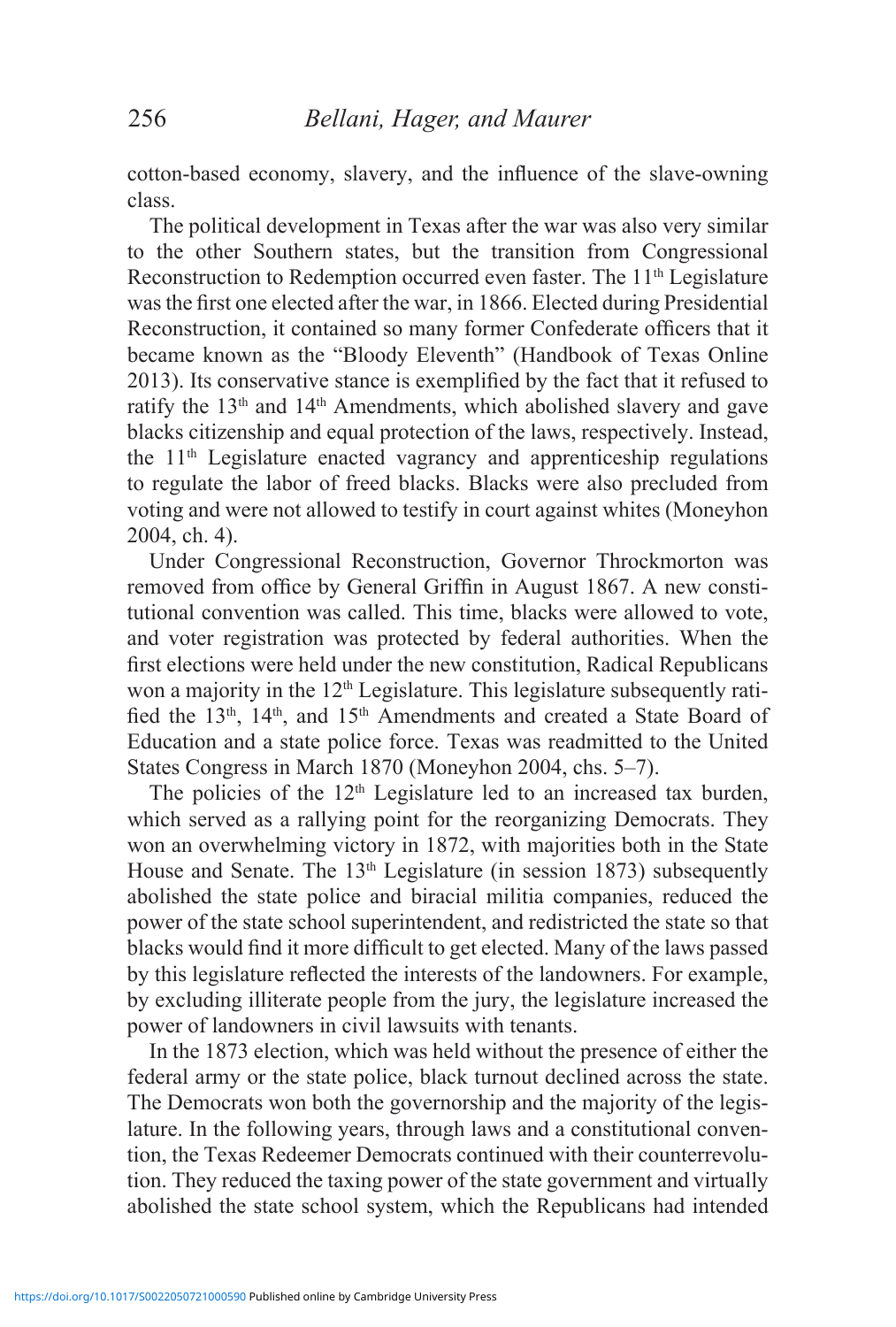to be a promoter of social change and general education. In addition, the 14th Legislature also passed the "Landlord and Tenant Act," which greatly increased the rights of landlords over tenants and their crops. State laws also began to separate facilities for black and white citizens, beginning with railroad wagons (Moneyhon 2004, chs. 9–12).

Kousser (1974) cautioned that the victory of the Redeemer Democrats in the 1870s did not mean that they had uncontested control over the South. There was always the danger that a coalition of blacks and poor whites could oust the Democrats. It was only the passage of suffrage restriction laws in the late nineteenth and early twentieth century that completely sealed off this possibility. The same was true in Texas, where the Greenback movement in the late 1870s, the Farmer Alliance in the 1880s, and the Populist Party in the 1890s posed threats for the agricultural elite in power. Using a mixture of concessions to white farmers, violence, and intimidation, and appeals to racial solidarity, the Redeemers were able to fend off these attacks (Moneyhon 2004, ch. 12). In 1902 then, after several failed attempts, a poll tax was introduced. This greatly reduced the voter turnout of poor whites and blacks, leaving the Democrats in uncontested power for the next half century (Kousser 1974, pp. 196–209).

## DATA

We start from the database "Texas Legislators: Past & Present" (henceforth Texas Database), which is maintained by the Legislative Reference Library of Texas. It contains the names, dates of service, and other information for all members of the Texas State Legislature since 1846. In addition to legislators' roles in the legislature (dates of services, district and counties represented, party membership, whether they chaired a committee), this database also has biographic details on the legislators such as their birth years and their residence when elected. In addition, for many legislators, it offers links to further biographical resources such as articles about them from the Texas State Historical Association's Handbook of Texas or on the genealogy webpage Find a Grave™. In the late 1880s and 1890s, this also includes links to biannual publications on the "Personnel of the Texas State Government," which contained detailed biographical sketches.

Based on the biographical information in this database, we find the census entries of legislators prior to being elected, using the searchable census records provided by ancestry.com. From there, we trace the legislators back to their own or their patrilineal ancestor's records in the 1860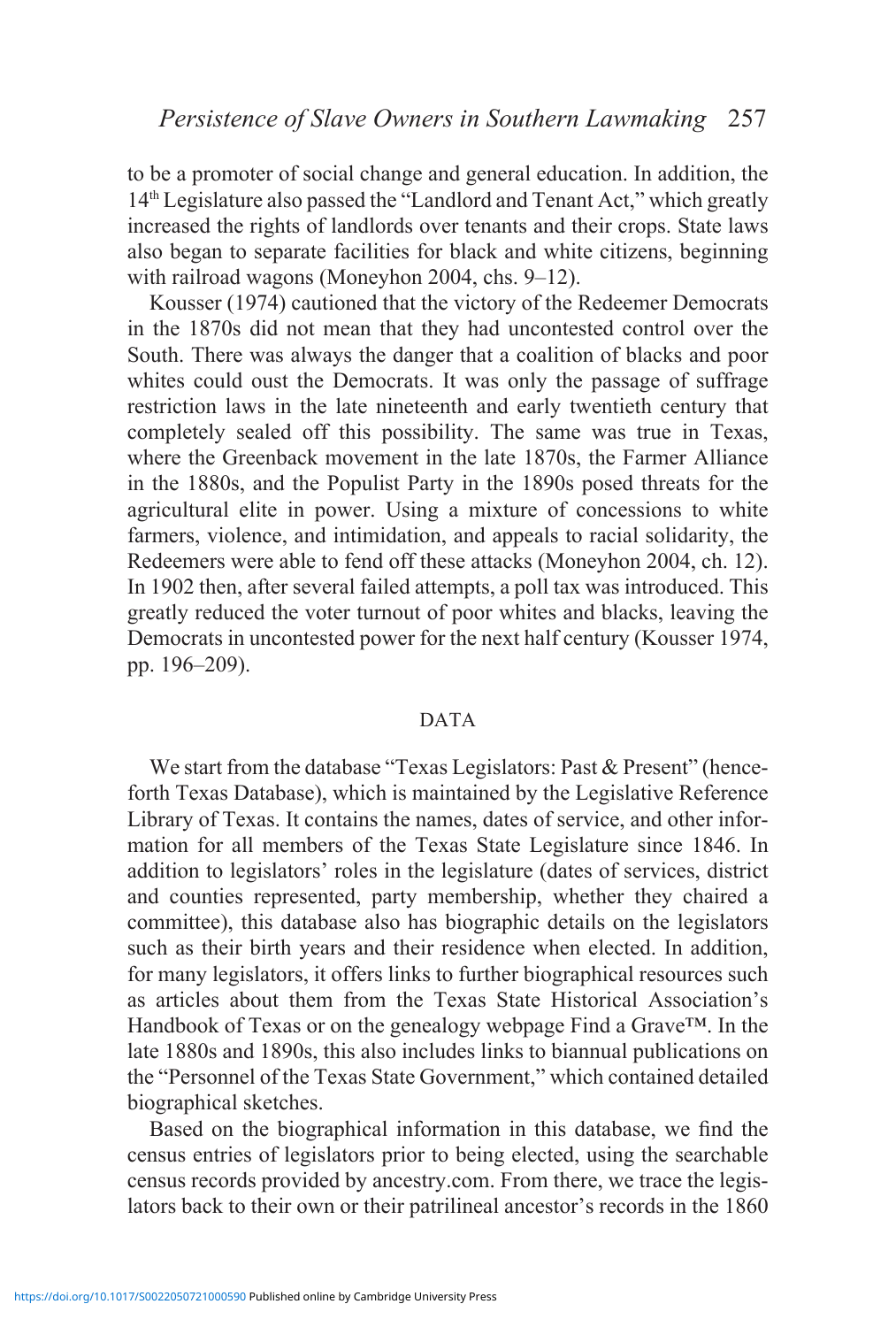census.2 For all these ancestors, we then collect their 1860 slaveholdings, and their real estate and personal property values. We also record their residence, birth state, birth year, and their occupation, and the number of generations since the 1860 ancestor. Since we focus on legislators serving between 1860 and 1900, for most legislators the difference in generations to 1860 is either 0 or 1: we either find them directly or their parents in 1860. For simplicity, we will refer to the 1860 entry as the "ancestor" of the legislator. Many black legislators were still enslaved in 1860 and hence cannot be matched to an 1860 entry. When we could identify a legislator as black, we coded him as a non-slave owner and a match. There are 43 black legislators in total.

The aim of this paper is to measure whether legislators come from slave-owning families. Because of this, the ancestor will typically be the head of the household in the 1860 census in the patrilineal line from the legislator. In some cases, however, the patrilineal ancestral household contains more members who own property. Within the ancestral household, we, therefore, count the slaveholdings and wealth levels of all the people in this household that are directly in an ancestral line with the legislator. For example, when both father and mother of the legislator own slaves, we add up their slaveholdings. Similarly, if the legislator himself is present in the 1860 census, lives with his parents and does not yet have a family of his own, but some personal property, we also include his property in the wealth measure. However, we do not include the property of siblings (unless the sibling is the household head). In ten cases, the household head is a stepfather. When the legislator (or his ancestor) is present with an older household head, but is clearly already of economically active age and already has a family, we take his values.<sup>3</sup>

In addition to these ancestral data, we also record the legislators' birth state, and their occupation in the last census prior to being elected. For many legislators elected in the 1890s, this information is missing, since there are no 1890 census records, and many of the legislators were still attending school by the time of the 1880 census.

We could find ancestral data for around 75 percent of our sample of legislators. This match rate is very high compared to studies that have used automated matching.<sup>4</sup> Battiston (2018), for example, uses a

<sup>2</sup> Online Appendix A gives more detail on the search process and criteria.

<sup>&</sup>lt;sup>3</sup> In 188 cases, either the exact generational link between the legislator and the ancestor, or the precise value of the ancestor's slaveholding, personal, or real estate wealth was not obvious. In these cases, we assigned our best interpretation of the available data.

<sup>4</sup> A "match" here is defined as 1 if we could find either the ancestor's occupation in 1860, his slaveholdings, the value of his personal property, or the value of his real estate.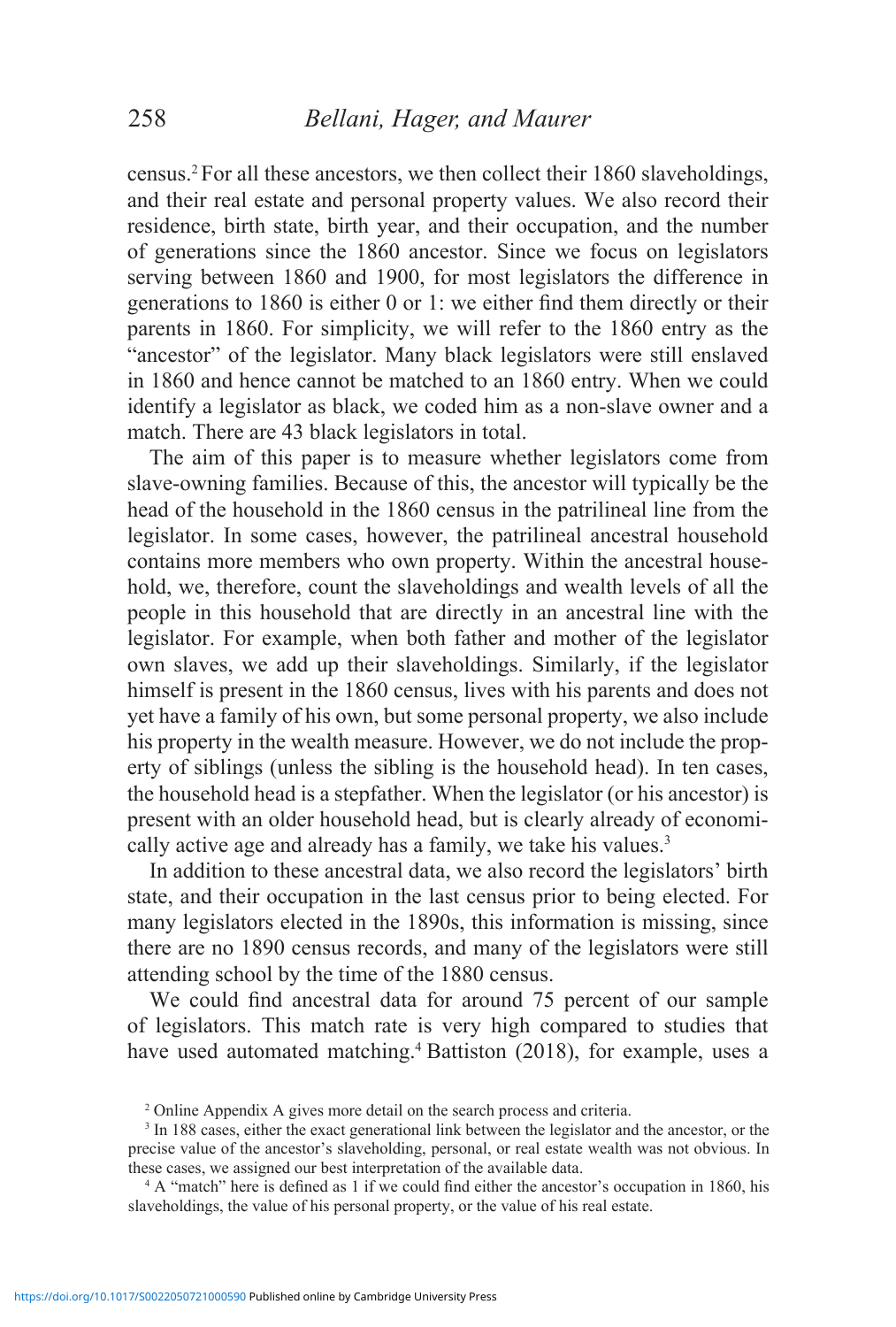machine-learning algorithm to match names from ship passenger lists to census records and has a match rate of around 12 percent. Abramitzky, Boustan, and Eriksson (2014) match people across different censuses and obtain a matching rate of 16 percent for natives and 12 percent for immigrants. The reason for our high match rate is the amount of information contained in the Texas Database's links to biographical information. For many legislators (mostly those serving between 1885 and 1893, and from 1897 on), there are very detailed biographical sketches that often contain parents' names and complete lists of past residences, which greatly simplifies the task of finding and verifying census records.

Still, the 25 percent unmatched legislators pose the question of whether matched and unmatched legislators are inherently different along certain characteristics. In Online Appendix A, we relate the probability of getting matched to legislator characteristics such as whether the Texas Database contains their full first name or only their initial, how many terms and in which chamber they served, and which party they represented. We find that holding constant the quality of different legislators' entries in the Texas Database, the match probability does not depend on party affiliations or the role of the legislator in the legislature.

In order to analyze whether former slave owners had different policy preferences, we digitized recorded votes on several key legislative issues. Our first focus is the fight over Reconstruction measures that took place during the  $12<sup>th</sup>$  and  $13<sup>th</sup>$  Legislature. We focus on these two legislatures, as they were crucial for the evolution of Reconstruction in Texas. While the Republican-led  $12<sup>th</sup>$  Legislature (in session 1870/71) attempted to provide the free blacks with access to basic education and voting rights, the 13th Legislature (in session 1873) with its "Redeemer" majority tried to undo most of the changes enacted by the  $12<sup>th</sup>$  Legislature. Guided by the narrative in Moneyhon (2004), we, therefore, collect recorded votes on the most controversial pieces of legislation in these two legislatures. These include the establishment of a public school system, a militia bill that provided for biracial companies, a voter registration bill, and an act that gave the (Republican) governor the power to fill some vacant public offices. We code these laws as either "progressive" or "conservative" and then classify votes accordingly. The basic idea is that "progressive" votes supported the Reconstruction program of the Republicans, while "conservative" votes aimed at first stopping and later undoing this program. Thus, voting yes on the 1870 education bill that established a system of free school is coded as progressive, while a yes vote on the 1873 bill that repealed the state police act is coded as conservative.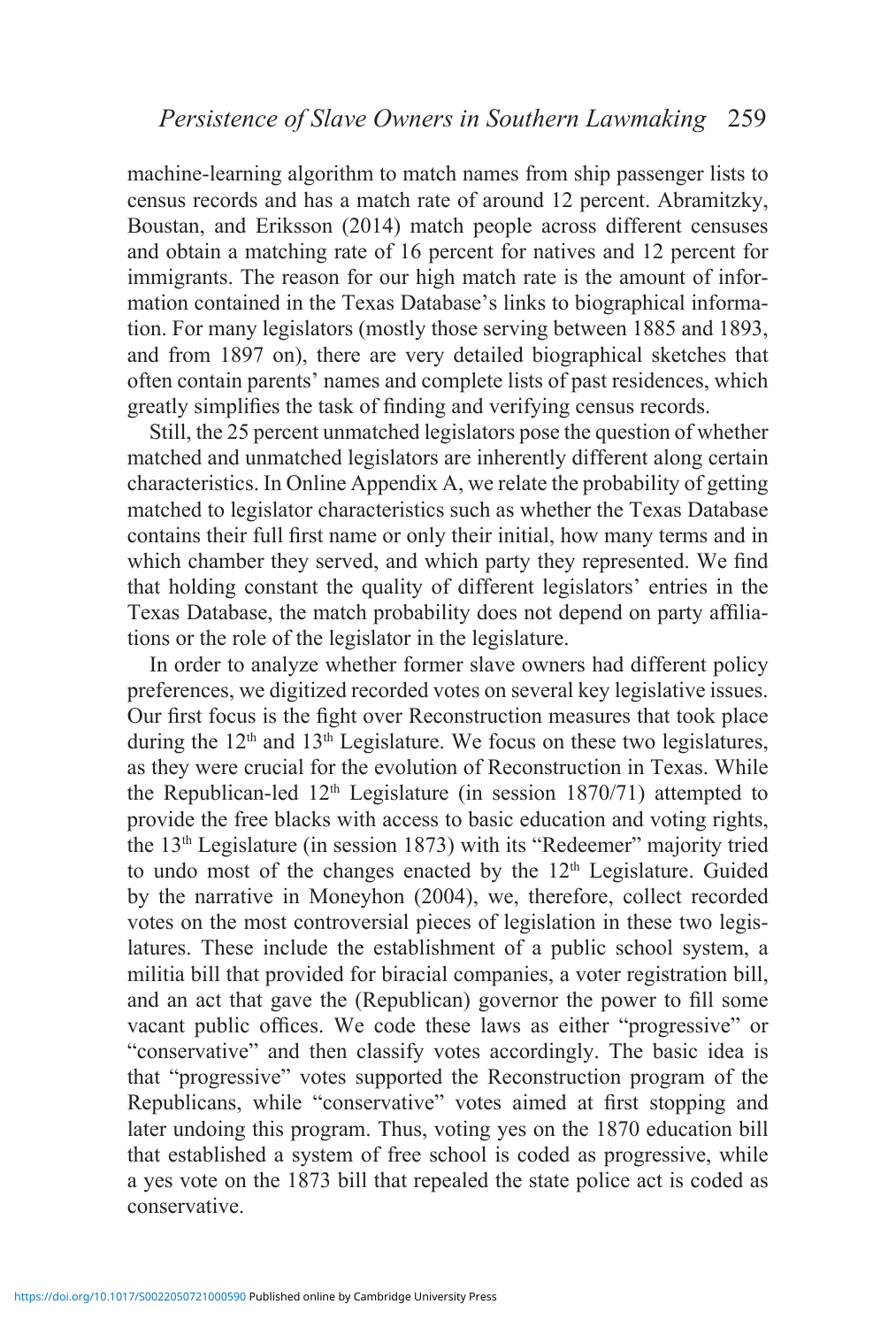In addition to these Reconstruction-era votes, we also collected recorded votes for two resolutions introduced in the  $26<sup>th</sup>$  Legislature (in session 1899–1901). Both of these resolutions tried to introduce a poll tax as a prerequisite for voting. As Kousser (1974, p. 205) notes, both resolutions failed in the  $26<sup>th</sup>$  Legislature, but both were reintroduced in 1901, and one of them then became the basis for the constitutional amendment introducing a poll tax in Texas. All roll call votes were taken from the respective House and Senate Journals. Details on the laws and the coding of the respective votes can be found in Online Appendix C.

In order to analyze whether the persistence of slave owners in power is related to local socioeconomic characteristics, we calculate a number of county-level characteristics. For a given county, we calculate the share of all legislators that represented this county and that were slave owners. Our interest in this analysis is in the years after the end of Reconstruction. Since the Democrats regained the majority with the  $13<sup>th</sup>$  Legislature in 1873, we thus calculate the average over Legislatures 13–26, corresponding to the years  $1873-1899$ .<sup>5</sup> Our explanatory variables for this exercise come from various sources. Based on the 1870 census (Haines et al. 2010), we calculate the county's cotton intensity, defined as the number of bales produced per acre of improved land. Based on the same source, we also calculate the amount of county tax per capita. Data on black officeholders come from Logan (2019a, 2020). We focus on blacks holding office during Reconstruction and therefore restrict the definition to the years 1867–1872. Counties had between 0 and 5 black officeholders during these times, with the vast majority being in the 0 category. As a result, we code this variable as a simple dummy for having any black officeholder during Reconstruction. Finally, we also create a measure of local wealth persistence. For this, we make use of recent advances in automated linking procedures that allow us to link people across different censuses. Using linking crosswalks from Abramitzky, Boustan, and Rashid (2020) and full-count census data from IPUMS (Ruggles et al. 2020), we link white men aged 25–39 in 1860 from the 1860 census to the 1870 one. We then calculate the share of the linked men that were in their county's top wealth quartile in 1860, still live in the same county in 1870, and are still in the top wealth quartile. We do this separately for total wealth and real estate wealth. This gives us two measures of how persistent the local upper class was. Summary statistics for all

<sup>&</sup>lt;sup>5</sup> Regressions based on this variable are always weighted by the number of matched legislators per county to account for the fact that the share is more precisely estimated in counties with more matched legislators.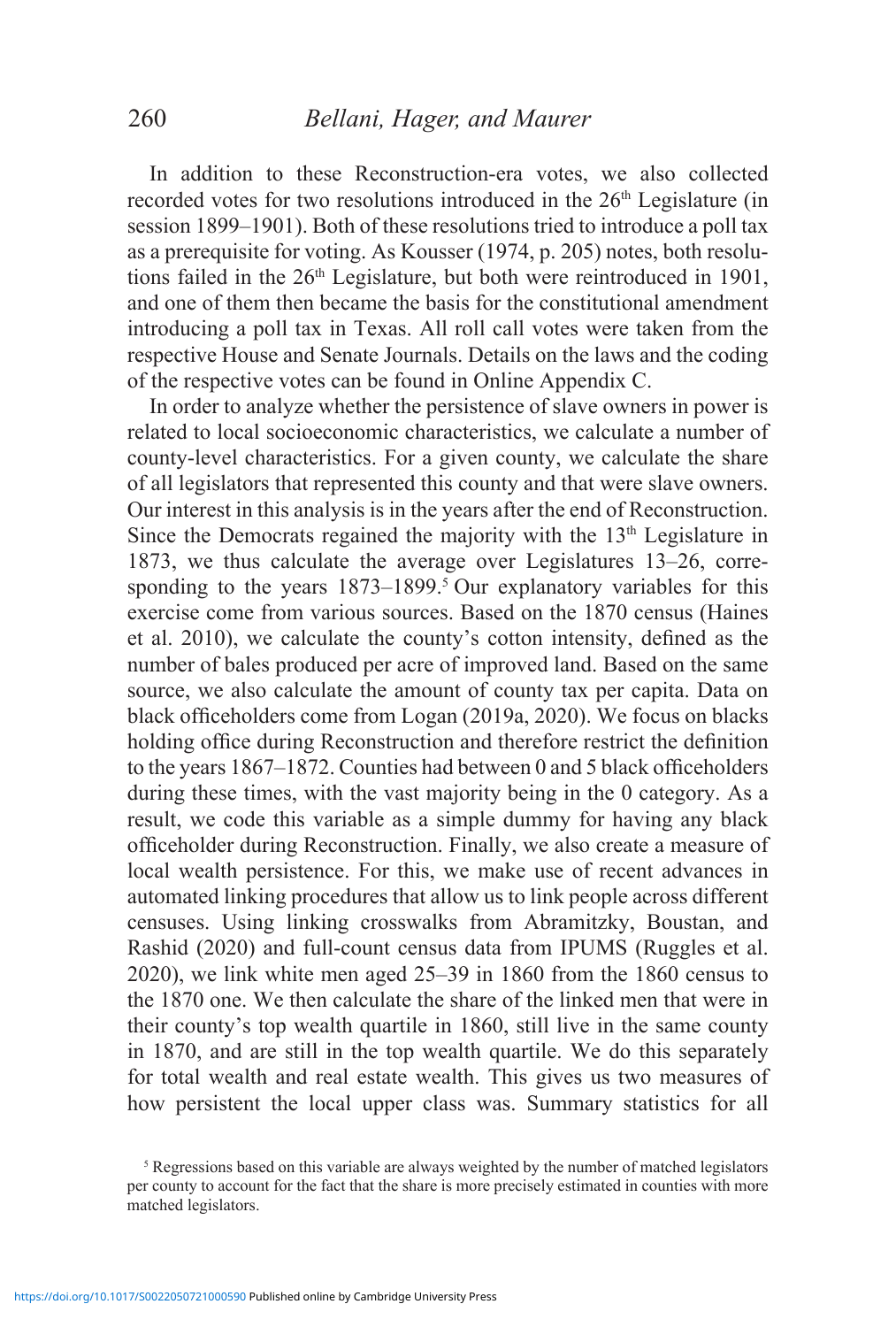|                                              | Mean  | <b>Standard Deviation</b> | Obs. |
|----------------------------------------------|-------|---------------------------|------|
| Share slave-owning legislators               | 0.489 | 0.209                     | 148  |
| Share legislators with more than 20 slaves   | 0.078 | 0.093                     | 148  |
| Cotton production 1870 (bales/improved acre) | 0.074 | 0.075                     | 134  |
| 1870 tax revenue per capita                  | 0.415 | 0.278                     | 113  |
| Local total wealth persistence               | 0.030 | 0.042                     | 126  |
| Local land wealth persistence                | 0.054 | 0.047                     | 126  |
| Black officeholders                          | 0.142 | 0.350                     | 148  |

TABLE 1 SUMMARY STATISTICS AT THE COUNTY LEVEL

*Sources*: Authors' calculation. For data sources, see section "Data" and Online Appendix D. County borders are taken according to the respective census years.

variables used in the cross-sectional dataset are shown in Table 1. As can be seen, local persistence in land wealth is larger than in total wealth, which is likely due to the abolition of slavery. In Online Appendix D, we provide a more detailed overview of the construction and sources of these variables.

One problem with this county-level approach is that many electoral districts extend over several counties, creating spatial dependence and a weaker mapping between legislators and county characteristics. A usual remedy would be to aggregate counties to electoral districts and run our analysis at this level, but this is also difficult since electoral districts change frequently. We, therefore, address the spatial dependence in two ways.

Firstly, for this county-level analysis, we focus exclusively on members of the state house and drop all senators, whose districts are considerably larger.<sup>6</sup> Secondly, in calculating the county-level average of slaveowning legislators, we drop legislators that represented the county when the county was part of a large house district, defined to contain more than 11 counties (the 75th percentile of the distribution of counties per district). In addition, we cluster standard errors at larger geographic units (Bester, Conley, and Hansen 2011). To do this, we create an artificial grid of size 100x100 km and then assign counties to this grid depending on their 1890 centroid. By clustering our standard errors at the level of this grid, we allow the errors of all the counties within the same 100x100 km grid cell to be correlated. In the Online Appendix, we show that our results are not sensitive to these choices.7

<sup>&</sup>lt;sup>6</sup> The median senator represents four counties, the median house representative two.

<sup>7</sup> Replication data are available from Bellani, Hager, and Maurer (2021).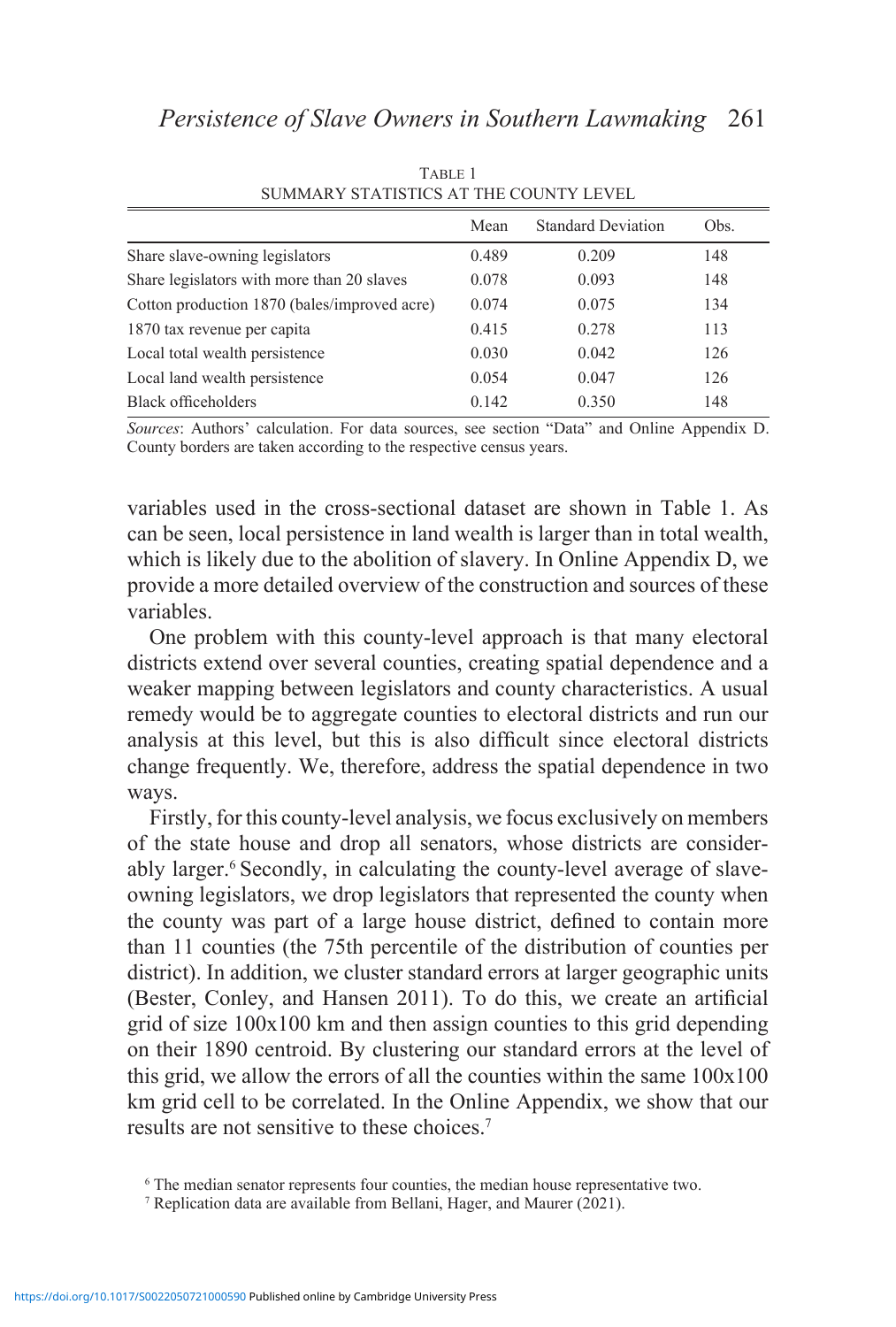## ASSESSING THE PERSISTENCE OF SLAVE OWNERS IN THE TEXAS LEGISLATURE

Table 2 shows cross-sectional summary statistics of the matched legislators. Agriculture and law are the two most common occupations prior to having been elected. Nearly 70 percent of all legislators were working in either of these professions. The majority of legislators were Democrats. Party affiliations here are averaged over a legislator's total service, in other words, a value of 0.5 for the Democrats means that the given legislator served half of his terms as a Democrat. The vast majority of legislators never changed party affiliation, but there are some exceptions. Only around 8 percent of all legislators' terms were spent as Republicans, and even fewer with the Populist Party or Greenback Party, which, however, were only active for short time periods. Around 20 percent of legislators' terms have no party information; this high value is due to the first three legislatures in our sample (elected in 1861, 1863, and 1866, respectively), for which the Texas Database has no party information altogether.<sup>8</sup> On average, 0.5 generations are between the legislator and the 1860 census ancestor, meaning that in most cases, the match is based on the legislator himself or his parents. This is also in line with the birth years of the legislators and the ancestors, which are separated by around half a generation.

Did legislators come from high socioeconomic backgrounds? The fact that nearly a third of them worked as lawyers, attorneys, or judges indicates so. Further evidence for this comes from Table 3. It shows different wealth measures of legislators' ancestors and compares them to Texas state averages in 1860 that were obtained from Haines et al. (2010). Nearly 54 percent of all legislators had slave-owning ancestors. Comparing this to the baseline population is not straightforward, since the reference population is not obvious. We, therefore, show two comparisons: In Column (3), we show the ratio of total Texas slaveholders to the number of families. Column (4) instead shows the ratio of slaveholders to the number of white men aged 20 or more. The two shares differ somewhat, but both are substantially below the prevalence of slaveholders among the ancestors of legislators. Thus, the ancestors of the men that became Texas legislators between 1860 and 1900 were considerably more likely to own slaves than the general Texas population in 1860. When looking at certain thresholds, a similar pattern emerges: While 7 percent of all Texan families had

<sup>&</sup>lt;sup>8</sup> In the Online Appendix, we show the party composition of the Texas Legislature from the  $12<sup>th</sup>$ Legislature onwards, graphing the share of Democratic legislators over time.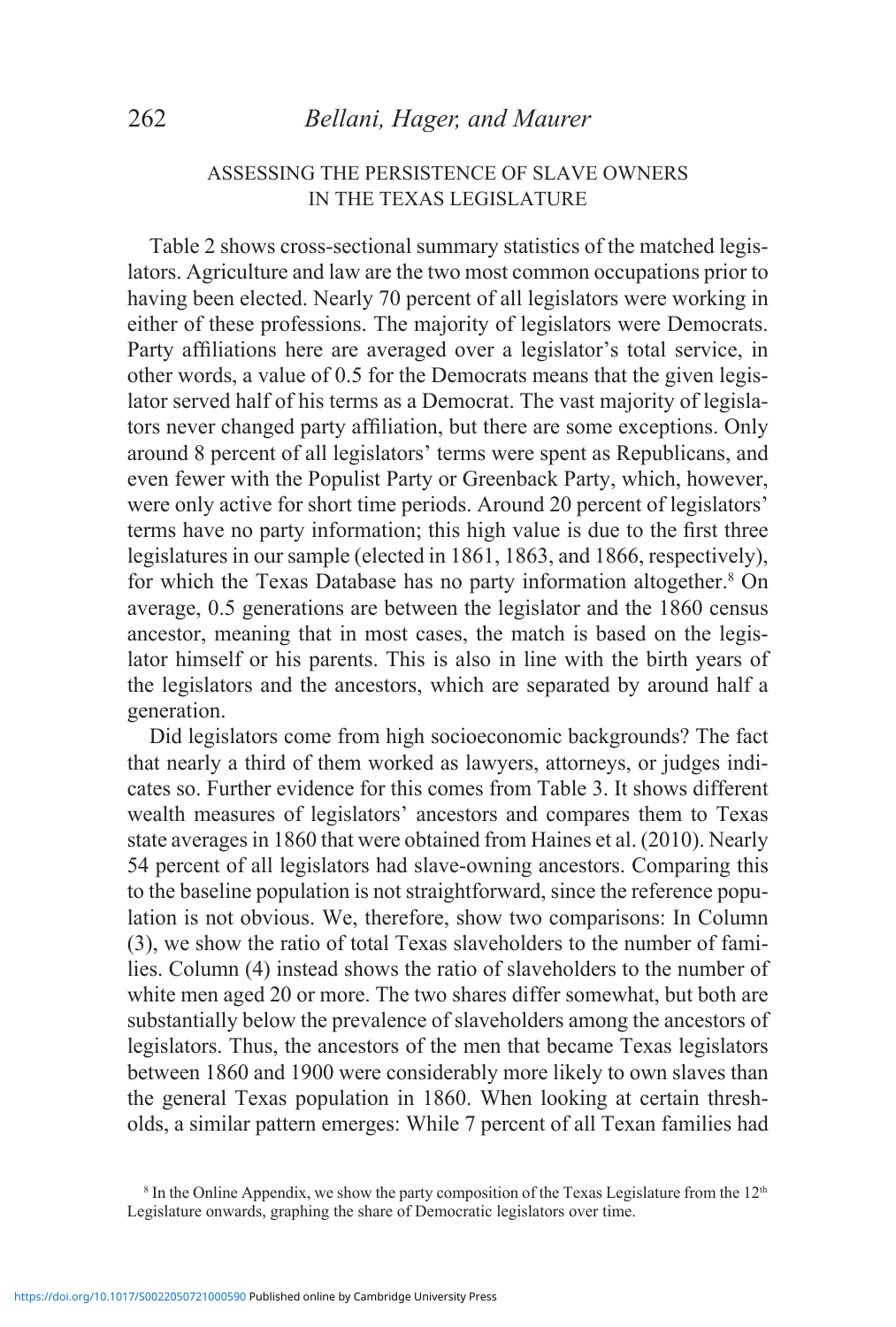|                                                        | Mean      | Std. Dev. | Obs.  |
|--------------------------------------------------------|-----------|-----------|-------|
| Legislator birthyear                                   | 1,837.813 | 15.390    | 1,250 |
| Ancestor birthyear                                     | 1,821.462 | 10.893    | 1,226 |
| Legislator's occ. prior to election was in agriculture | 0.393     | 0.489     | 1,088 |
| Legislator's occ. prior to election was in law         | 0.301     | 0.459     | 1,088 |
| Share of overall terms as a Democrat                   | 0.693     | 0.454     | 1,282 |
| Share of overall terms as a Republican                 | 0.083     | 0.274     | 1,282 |
| Share of overall terms as a Populist                   | 0.022     | 0.147     | 1,282 |
| Share of overall terms as a Greenback                  | 0.005     | 0.070     | 1,282 |
| Share of overall terms with Unknown Party              | 0.185     | 0.381     | 1,282 |
| Share of overall terms as Unaffiliated                 | 0.012     | 0.099     | 1,282 |
| Generations since 1860 ancestor                        | 0.502     | 0.535     | 1,231 |

TABLE 2 SUMMARY STATISTICS AT THE LEGISLATOR LEVEL

*Sources*: Authors' calculation. For data sources, see section "Data" and Online Appendix D.

ten slaves or more in 1860, 23 percent of all legislator ancestors fell into that category. Moneyhon (2004, p. 11) puts the threshold for belonging to the planter class at owning 20 slaves. Throughout Texas in 1860, less than 3 percent of all families satisfied this criterion, but nearly 10 percent of all legislators had a planter background. In addition, legislators also descended from ancestors that owned more real estate, and more property in general. Texas legislators came from a selected background out of all slaveholders in the state: While the average Texas slaveholder owned 8.3 slaves, the average slave-owning ancestor of a legislator had more than 13. Perhaps most strikingly, while ten slaves was the 75th percentile of slaveholdings in the whole of Texas, 42.5 percent of all slave-owning ancestors had ten or more. Clearly, legislators came from a higher than average socioeconomic background, they were typically from occupations of high standing, and their families in 1860 on average were richer than the average and more likely to own slaves.

Figure 1 shows how the share of legislators with slave-owning backgrounds evolved. During the American Civil War, the vast majority of Texas legislators came from a slave-owning family. This share then declined over the 40 years between 1860 and 1900, but remained at around 50 percent by the late 1890s. A clear drop is observed for the  $12<sup>th</sup>$  Legislature that was elected in 1869, the only such election that took place in Texas during Congressional Reconstruction. The resulting legislature is a clear outlier. The 13<sup>th</sup> Legislature, elected in 1872 and took office in 1873, brought the Democrats back to power and also increased the share of former slave owners in the legislature back to around 60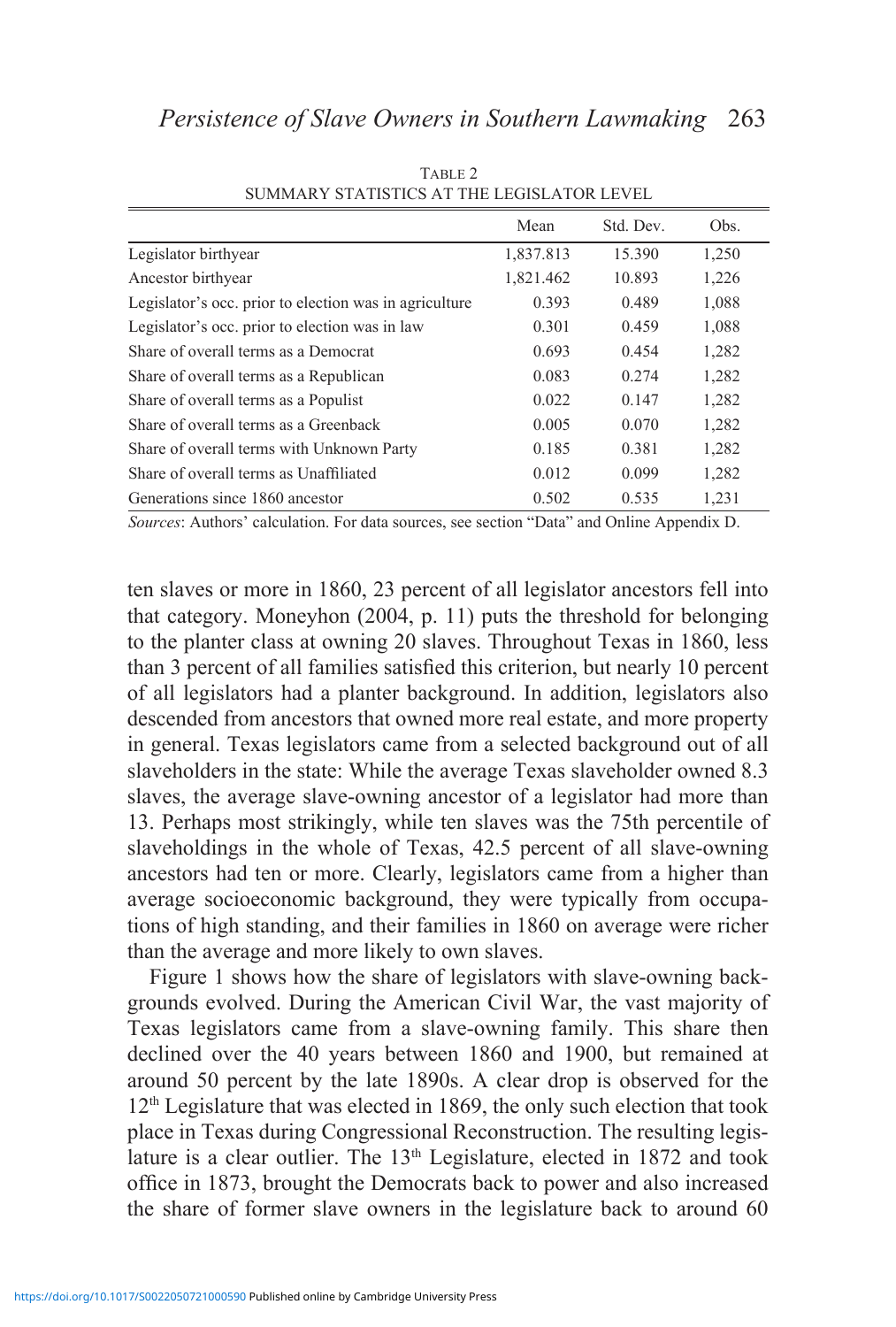|                                                                       | Mean       | Standard<br>Deviation | Obs.     | Mean in the State<br>of Texas 1860<br>Reference Population: |                         |
|-----------------------------------------------------------------------|------------|-----------------------|----------|-------------------------------------------------------------|-------------------------|
|                                                                       | Ancestor   | Ancestor              | Ancestor | A11<br>Families                                             | White Men<br>Aged $20+$ |
| Slave ownership                                                       | 0.538      | 0.499                 | 1,247    | 0.285                                                       | 0.206                   |
| No. of slaves owned                                                   | 7.199      | 15.388                | 1,244    | 2.378                                                       | 1.721                   |
| Share with slave holdings $\geq 10$                                   | 0.228      | 0.420                 | 1,244    | 0.073                                                       | 0.053                   |
| Share with slave holdings $\geq 20$                                   | 0.099      | 0.299                 | 1,244    | 0.028                                                       | 0.020                   |
| Value of personal property                                            | 10,866.545 | 27,714.502            | 1,227    | 3,412.10                                                    | 2,469.92                |
| Value of real estate                                                  | 8,160.064  | 19,437.170            | 1,224    | 2,489.76                                                    | 1,802.27                |
| Slaves owned conditional<br>on owning slaves                          | 13.406     | 18.920                | 668      |                                                             | 8.345                   |
| 10 or more slaves cond.<br>on owning slaves                           | 0.425      | 0.495                 | 668      |                                                             | 0.255                   |
| 20 or more slaves cond.<br>on owning slaves                           | 0.184      | 0.388                 | 668      |                                                             | 0.099                   |
| Legislators First Elected after the End of Reconstruction (1873–1899) |            |                       |          |                                                             |                         |
| Slave ownership                                                       | 0.523      | 0.500                 | 925      |                                                             |                         |
| Share with slave holdings $\geq 10$                                   | 0.228      | 0.420                 | 922      |                                                             |                         |
| Share with slave holdings $\geq 20$                                   | 0.097      | 0.295                 | 922      |                                                             |                         |

TABLE 3 LEGISLATORS AND AVERAGE WEALTH

*Sources*: Authors' calculation. For data sources, see section "Data" and Online Appendix D.

percent, a level around which it then stabilized for the following decade. To illustrate how persistent the share of slave owners in the legislature was after the end of Reconstruction, Figure 1 also displays the fitted line of a simple regression of the share of a legislature that has a slave-owning background on time for the post-1873 years. The resulting linear time trend is estimated to be statistically significant and negative, but not very large. It indicates that on average, the share of legislators with a slaveowning background declined by only 0.3 percentage points per year or 3 percentage points by decade.9

Figure 2 displays the share of legislators with large slave-holding backgrounds (ten or more) over time. This variable fluctuates more and shows even less of a downward trend than the share of legislators with any slave-holding background. There is no drop immediately after the

<sup>&</sup>lt;sup>9</sup> We estimated the trends after the end of the  $12<sup>th</sup>$  Legislature to abstract from the social changes brought about by the end of the Civil War and Reconstruction. Our conclusions are not sensitive to this. Time trends estimated over the whole sample are –0.4 percentage points per year for slave owners, –0.03 percentage points for slave owners with ten or more slaves, and –0.08 percentage points for planters. Only the first point estimate is statistically different from zero.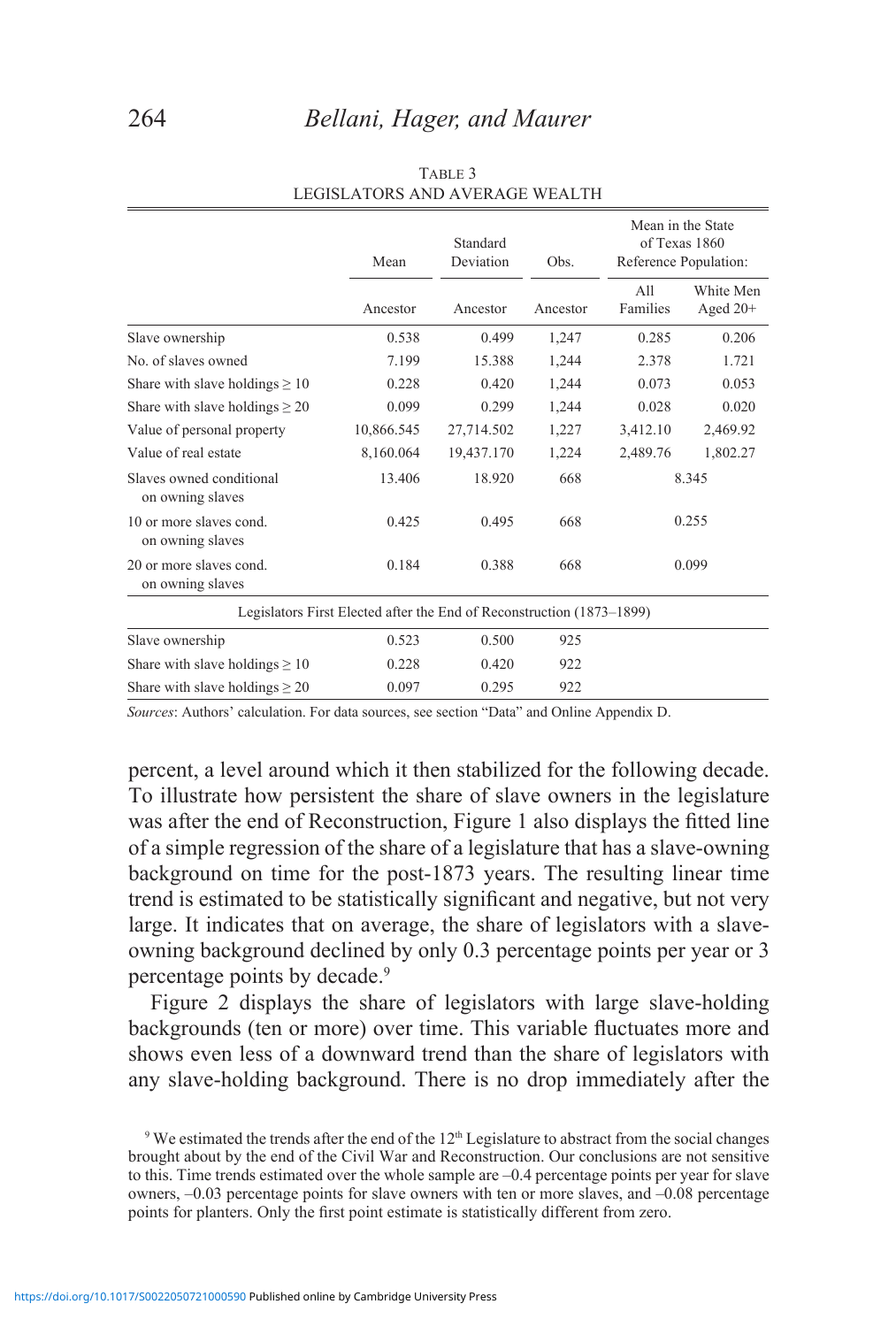

Figure 1 SHARE OF TEXAS LEGISLATORS WITH A SLAVE-OWNING BACKGROUND, 1860–1900

*Note*: The fitted line shows an estimated linear time trend after the end of Reconstruction in 1873. *Sources*: Authors' calculation. For data sources, see section "Data" and Online Appendix D.



#### Figure 2 SHARE OF TEXAS LEGISLATORS WITH A LARGE SLAVE-HOLDING BACKGROUND, 1860–1900

*Note*: The fitted line shows an estimated linear time trend after the end of Reconstruction in 1873. *Sources*: Authors' calculation. For data sources, see section "Data" and Online Appendix D.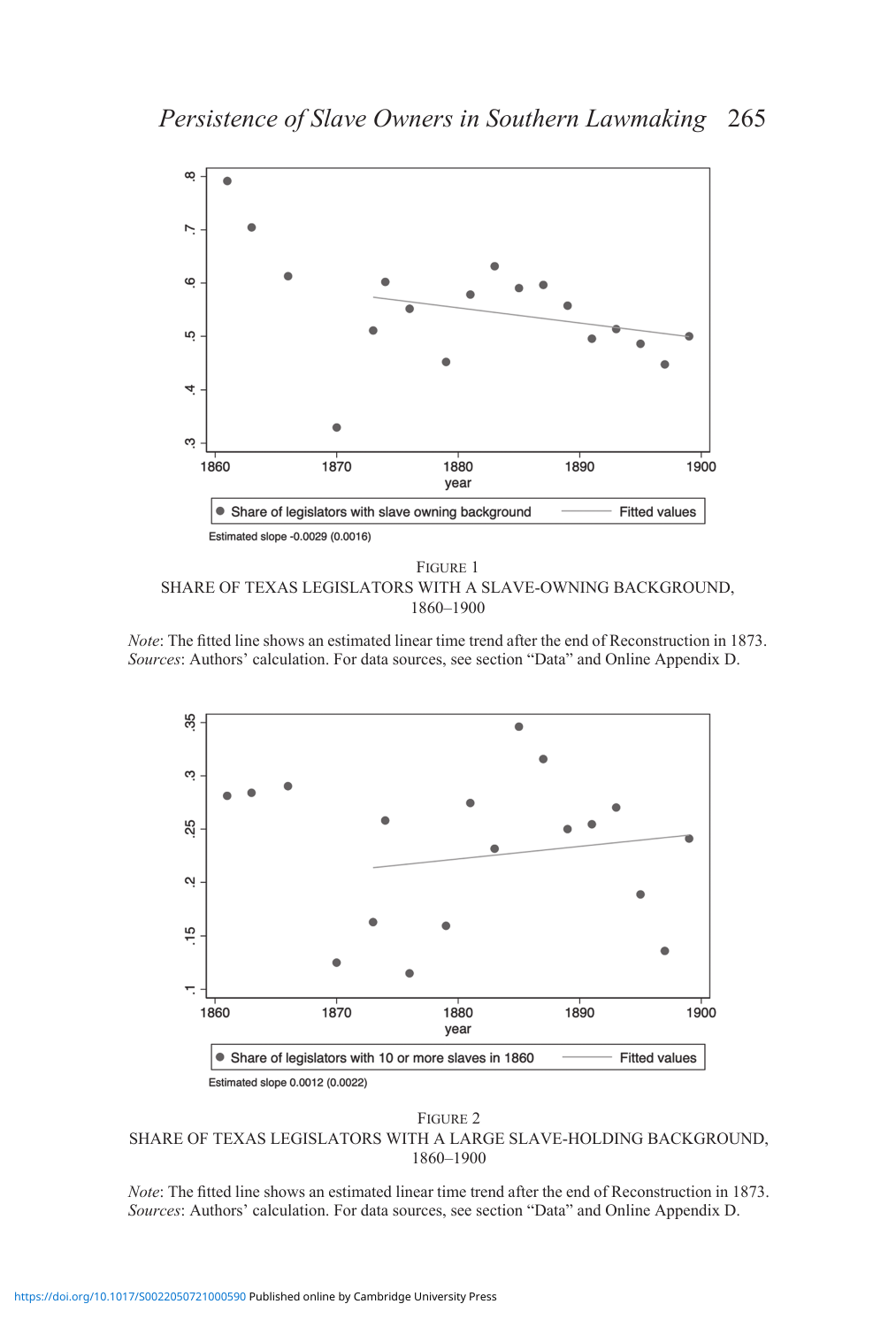

Figure 3 SHARE OF TEXAS LEGISLATORS WITH A PLANTER BACKGROUND, 1860–1900

*Note*: The fitted line shows an estimated linear time trend after the end of Reconstruction in 1873. *Sources*: Authors' calculation. For data sources, see section "Data" and Online Appendix.

Civil War, consistent with the conservative stance of the  $11<sup>th</sup>$  Legislature, which was elected in 1866 and voted 70–5 against ratification of the  $14<sup>th</sup>$ Amendment (Moneyhon 2004, p. 52). The share then drops in the 1870s, but by 1900 is still at 25 percent. Consistent with this, we estimate the post-Reconstruction linear time trend to be positive, albeit not significantly different from zero.

Finally, Figure 3 looks at the planter elite, those owning 20 slaves or more. Recall that in Texas, less than 3 percent of all families belonged to this bracket. Yet, before the American Civil War, between 10 and 15 percent of all legislators belonged to this group. Again there is a sharp drop for the  $12<sup>th</sup>$  Legislature in 1870, during Congressional Reconstruction. There is also again a quick rebound after the end of Congressional Reconstruction, and afterward the share fluctuates around its pre-war mean until the 1890s when we see another decrease, followed by an increase by 1900. The linear trend after Reconstruction is estimated to be –0.06 percentage points per year and is not statistically significant.

Overall, it becomes apparent that the former slave-owning elite did not only keep its "de facto power." Slave owners and their ancestors were also powerful in a "de jure" sense, forming a majority in the Texas State Legislature until at least the late 1890s. However, our results also show a noteworthy difference between slave owners and the planter elite: The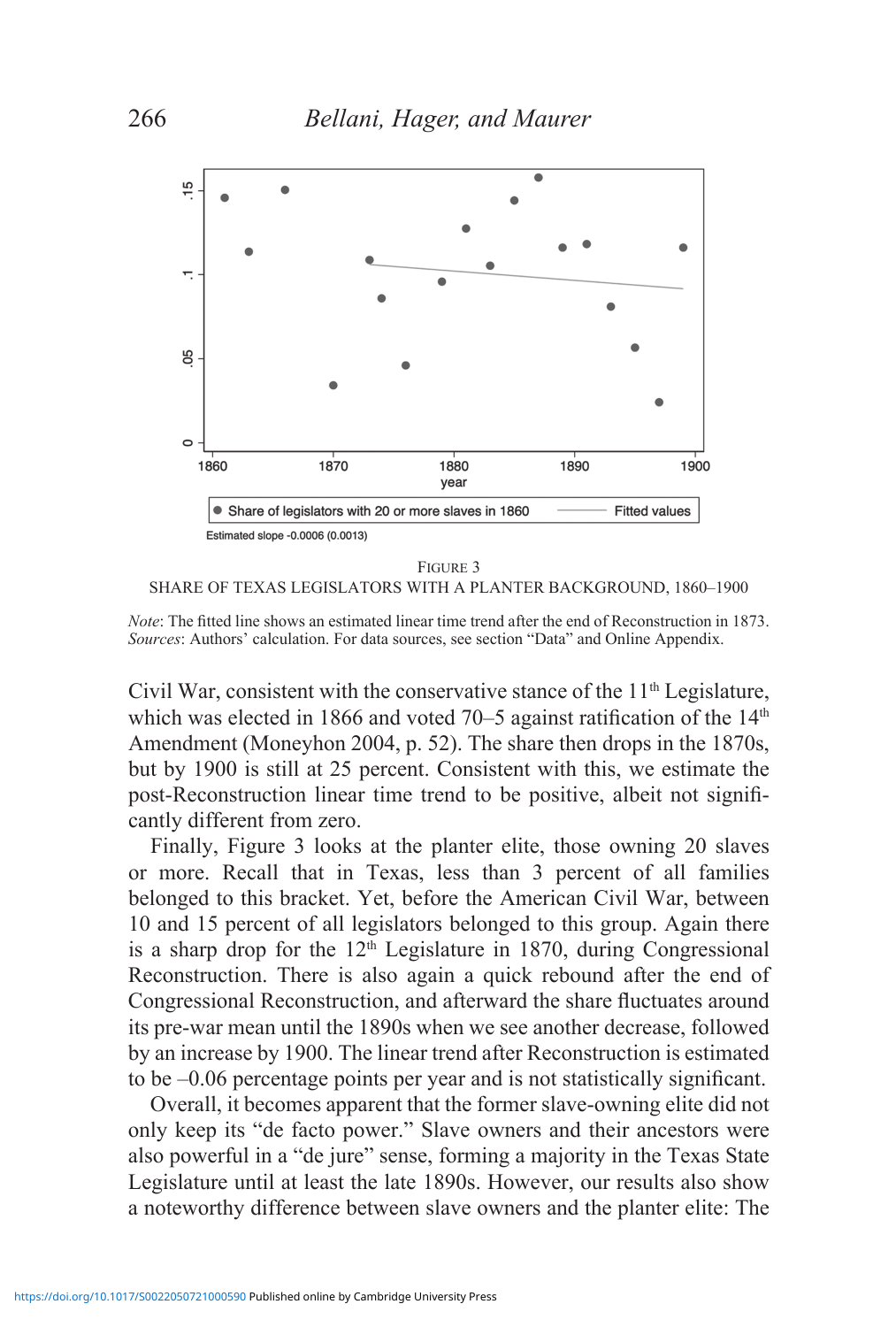share of slave owners remained high but declined steadily and by 1899 stood 30 percentage points below its 1861 level. The share of planters, on the other hand, hardly shows any downward trend. Thus, conditional on being former slave owners, the share of former planters increases. This is consistent with the argument brought forward by Oakes (2015): Due to the changed economic conditions, yeomen farmers and formerly small slaveholders found it increasingly hard to keep their farms. As a consequence, land and power became more concentrated in the hands of former planters.

## DOES A LEGISLATOR'S BACKGROUND MATTER?

The fact that former slave owners and their descendants formed a majority in the Texas State Legislature long past the end of slavery is interesting in its own right. It provides further evidence for one important channel through which the old elite managed to keep its de facto power. By holding a majority of the seats in the state legislature, former slave owners shaped the law to reflect their political views. However, this assumes that legislators with slave-owning backgrounds actually had different political views than the average Southern legislator. Perhaps former slave owners were just the most vocal supporters of policies that also would have been supported by state politicians who did not belong to the antebellum elite?

The graphical evidence in Figure 1 seems to suggest a correlation between slave owner prevalence and the policies of a legislature. The 11<sup>th</sup> and 13th Legislatures, elected in 1866 and 1872, both were marked by policies favoring wealthy whites: abolition of the state police force, restrictions on labor mobility, refusal to ratify the Reconstruction Amendments. They also both had slave owner shares of around 60 percent. The  $12<sup>th</sup>$ Legislature, on the other hand, with its more progressive policies, also had the lowest share of slave owners during our period of observation.

We therefore next turn to a quantitative analysis of whether legislators with slave-owning backgrounds advocated different policies. We start by examining differences in party membership, a variable that is available for our whole sample. Since it can vary over time, we use our legislatorlegislature panel and run regressions of the form

$$
y_{it} = \alpha + \beta SlaveryBackground_i + \gamma black_i + \tau_t + \varepsilon_{it}
$$

where  $y$  is a series of dummy variables for various parties. *SlaveryBackground* is coded as before via three dummies for having any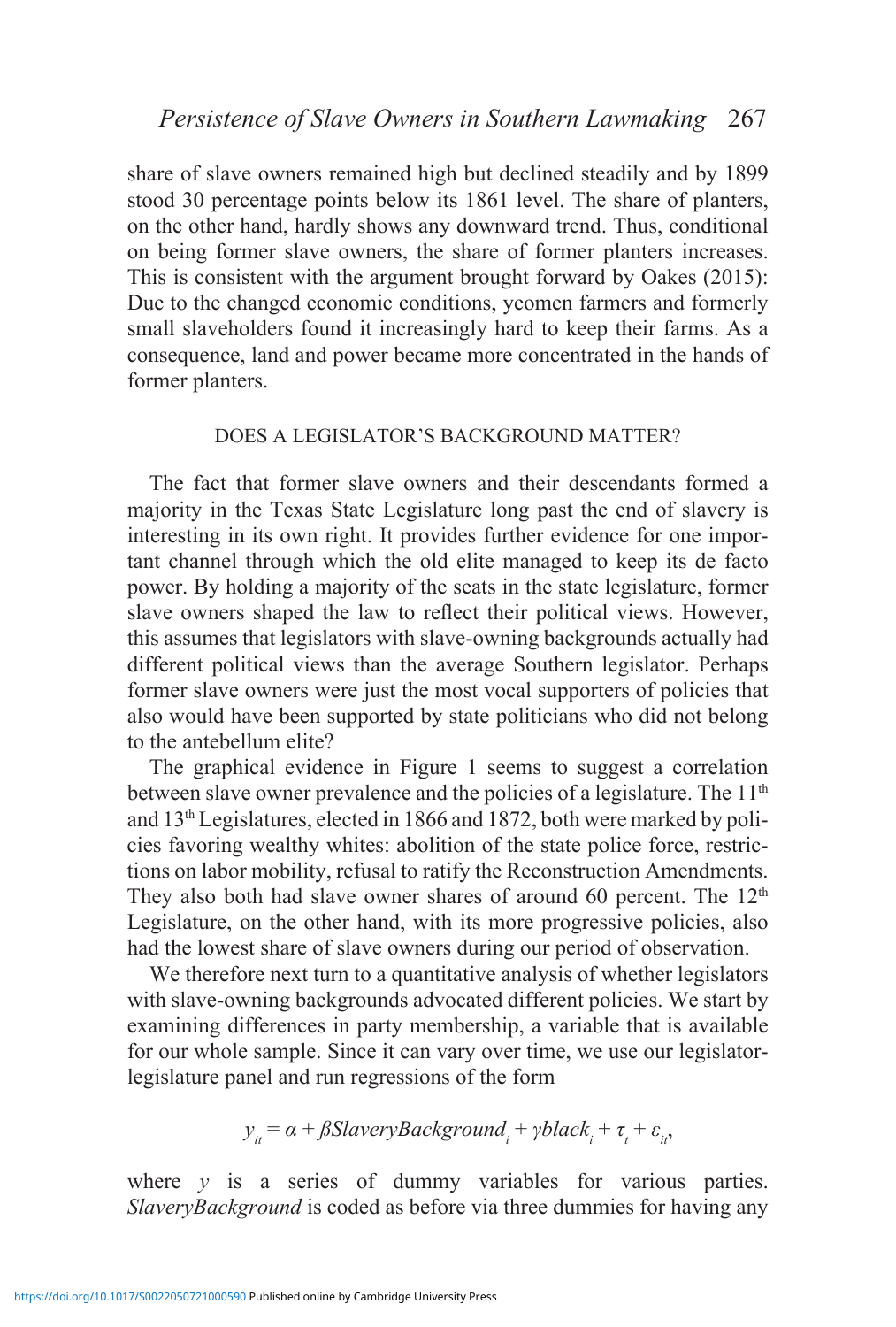slaves, 10 slaves or more, or 20 slaves or more. *black* is a dummy for black legislators and *τ* are legislature fixed effects that control for average changes over time.10 Results from these regressions are shown in Table 4. Columns  $(1)$ – $(3)$  use a dummy for any slave holdings in 1860 as the main explanatory variable, Columns (4)–(6) use a dummy for slave holdings above 10, and Columns (7)–(9) a dummy for slave holdings above 20.

Legislators with slave-owning backgrounds were considerably more likely to be Democrats and less likely to be Republicans. Given the role of the Democratic Party in the Postbellum South, this is not surprising. It confirms the notion that the Democratic Party best represented the interests of the landed elite and indicates that former slave owners on average were more conservative than other legislators. The results regarding large slave owners are usually less precise than for the simple slave-owning dummy, which reflects the lower variation in the large slaveholder dummy variables. The point estimates are usually weaker but remain economically meaningful. We do not find a clear pattern with the Populist Party. This is a bit surprising, given the Populist Party's policy stance, which according to Goodwyn (1976, p. 297) offered a "nineteenth-century version of 'black power"' and was partly rooted in "the most radical dream of all - an intersectional, interracial, farmer-labor coalition of the 'plain people'"(p. 279). However, it has to be kept in mind that this party was only active for four legislatures and is thus a relatively rare occurrence in our dataset.

One issue with the previous results is that in the context of the Postbellum U.S. South, slave ownership might conflate two different aspects of legislator behavior: On the one hand, we use it as a measure of being part of the Antebellum socioeconomic elite. On the other hand, slavery is also a measure of simply being wealthy. This poses the question of whether the differences we observe are due to being former slave owners, or due to just coming from a wealthy background. To analyze this, Table 5 repeats the analysis of Columns  $(1)$ – $(3)$  and  $(7)$ – $(9)$  of Table 4, but additionally includes the value of real estate owned by the ancestor in 1860.11 Real estate wealth is very skewed, and we would ideally use its natural logarithm. This is problematic since many ancestors report no wealth at all. We, therefore, use the inverse hyperbolic sine transformation

<sup>10</sup> In the Online Appendix, we use the same model to also analyze legislators' occupations prior to being elected and their propensity to be senators rather than house members. We find slave owners were more likely to have worked in agricultural occupations but did not have a different likelihood of serving in the Senate.

<sup>&</sup>lt;sup>11</sup> One downside of this approach is that we lose most black legislators, whom we know to not be slave owners, but whose 1860 wealth information we do not have.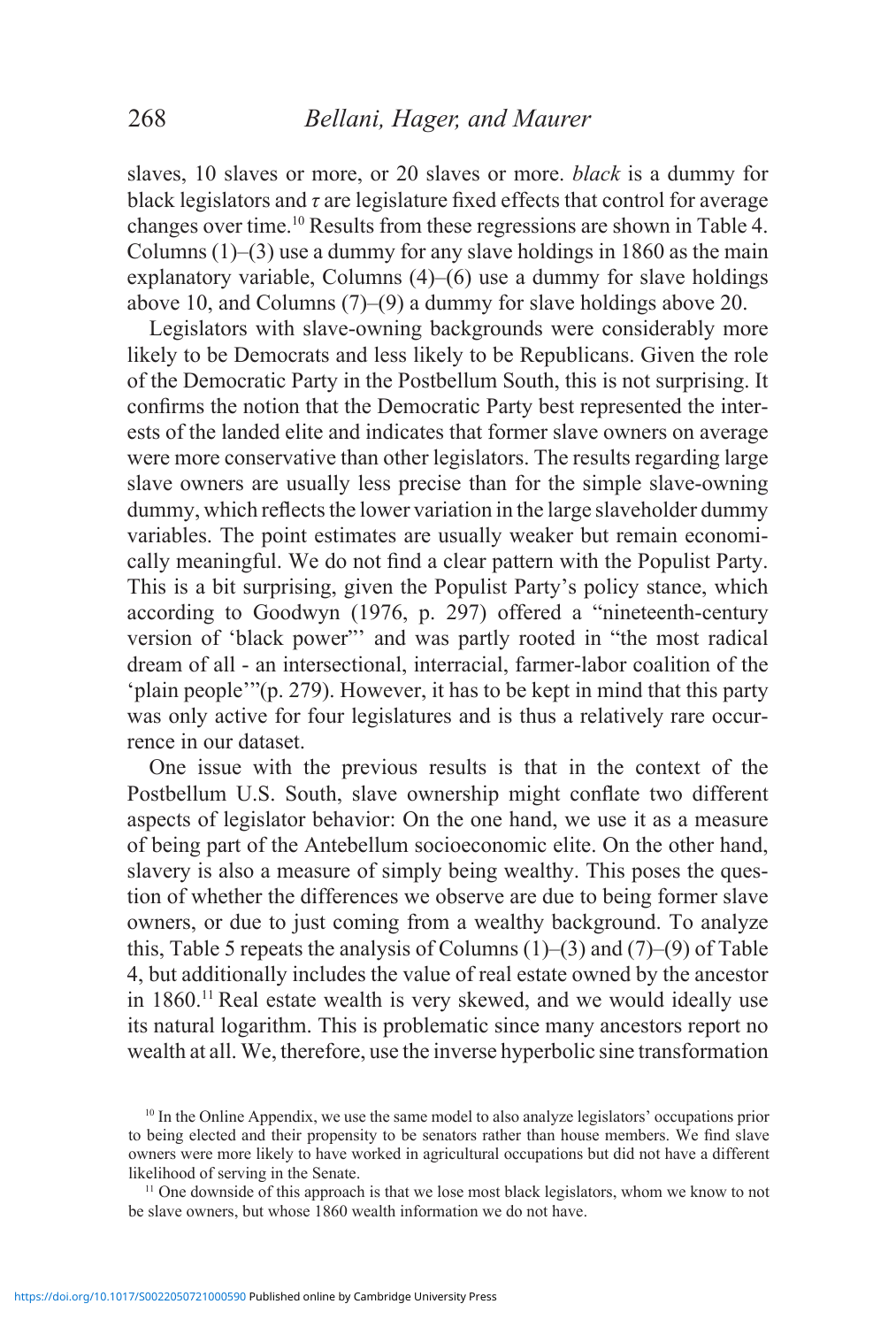|                                             |                       |                                                                                            |                     |                             | TABLE 4                      |                               | THE RELATIONSHIP BETWEEN LEGISLATOR CHARACTERISTICS AND PARTY CHOICE                                                                                      |                       |                     |
|---------------------------------------------|-----------------------|--------------------------------------------------------------------------------------------|---------------------|-----------------------------|------------------------------|-------------------------------|-----------------------------------------------------------------------------------------------------------------------------------------------------------|-----------------------|---------------------|
| Variables                                   | Democrat              | Republican<br>$\odot$                                                                      | Populist            | Democrat<br>$\widehat{\pm}$ | Republican<br>$\overline{c}$ | Populist<br>$\widehat{\circ}$ | Democrat                                                                                                                                                  | Republican            | Populist<br>$\odot$ |
| Slave owner                                 | $0.051***$<br>(0.015) | $-0.040**$<br>(0.011)                                                                      | (0.008)<br>$-0.011$ |                             |                              |                               |                                                                                                                                                           |                       |                     |
| $\geq 10$ slaves                            |                       |                                                                                            |                     | (0.015)<br>$0.027*$         | $-0.025**$<br>(0.010)        | $-0.002$<br>(0.008)           |                                                                                                                                                           |                       |                     |
| $\geq$ 20 slaves                            |                       |                                                                                            |                     |                             |                              |                               | (0.020)<br>0.023                                                                                                                                          | $-0.027**$<br>(0.013) | (0.010)<br>0.006    |
| Observations                                | 1,827                 | 1,827                                                                                      | 1,827               | 1,822                       | 1,822                        | 1,822                         | 1,822                                                                                                                                                     | 1,822                 | 1,822               |
| <b>Jlusters</b>                             | 1247                  | 1247                                                                                       | 1247                | 1244                        | 1244                         | 1244                          | 1244                                                                                                                                                      | 1244                  | 1244                |
| *** $p < 0.05$ , * $p < 0.05$ , * $p < 0$ . |                       | Sources: Authors' calculation. For data sources, see section "Data" and Online Appendix D. |                     |                             |                              |                               | Notes: Regressions control for legislature fixed effects and a dummy for being black. Standard errors, clustered at the legislator level, in parentheses, |                       |                     |

| https://doi.org/10.1017/S0022050721000590 Published online by Cambridge University Press |
|------------------------------------------------------------------------------------------|
|------------------------------------------------------------------------------------------|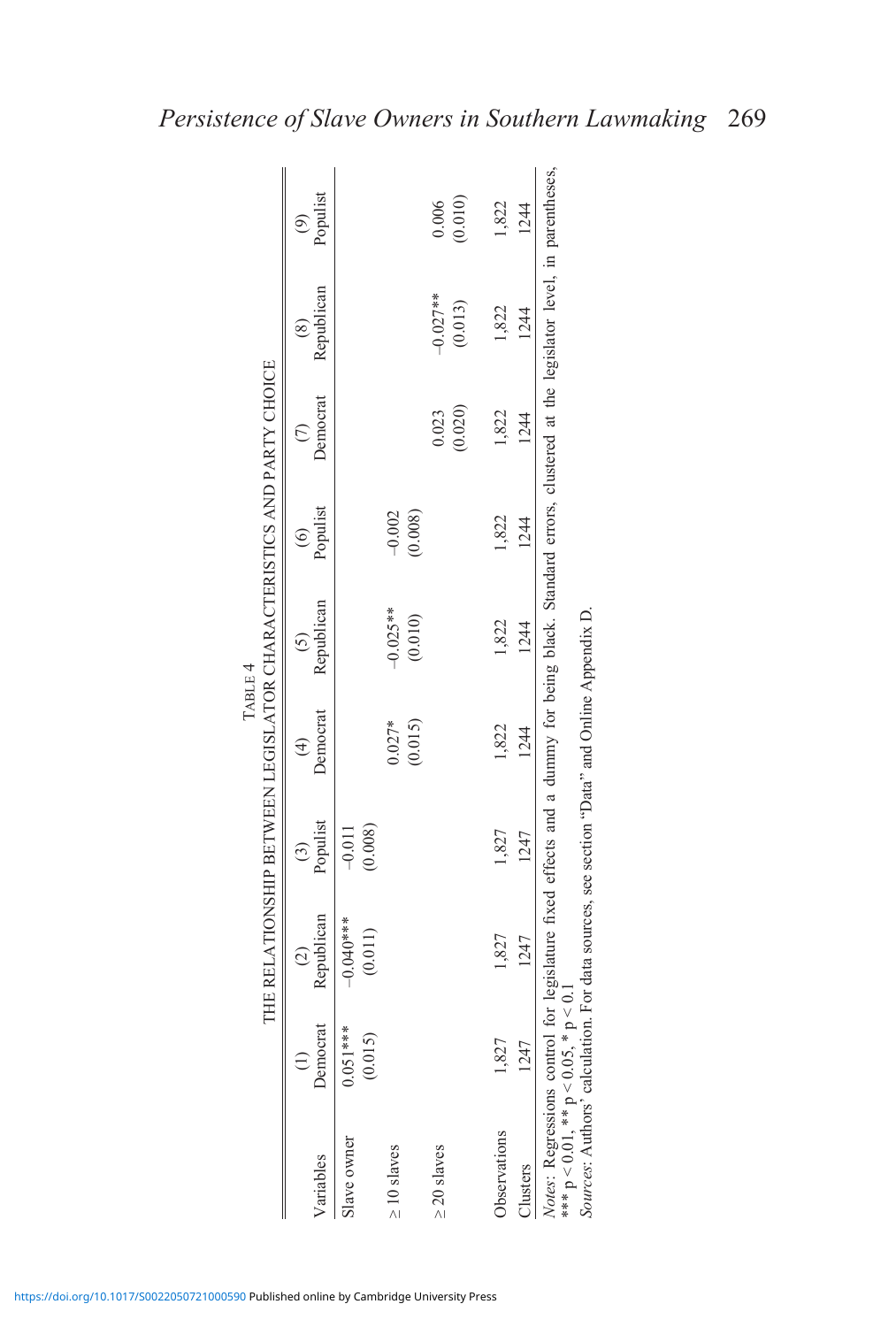| Variables                | (1)                   | (2)                    | (3)                 | (4)              | (5)                   | (6)              |
|--------------------------|-----------------------|------------------------|---------------------|------------------|-----------------------|------------------|
|                          | Democrat              | Republican             | Populist            | Democrat         | Republican            | Populist         |
| Slave owner              | $0.053***$<br>(0.015) | $-0.049***$<br>(0.012) | $-0.008$<br>(0.008) |                  |                       |                  |
| $>$ 20 slaves            |                       |                        |                     | 0.019<br>(0.021) | $-0.029**$<br>(0.013) | 0.009<br>(0.010) |
| IHS (Real estate wealth) | $-0.002$              | $0.004**$              | $-0.001$            | 0.000            | 0.001                 | $-0.001$         |
|                          | (0.002)               | (0.002)                | (0.001)             | (0.002)          | (0.001)               | (0.001)          |
| <b>Observations</b>      | 1,743                 | 1,743                  | 1,743               | 1,739            | 1,739                 | 1,739            |
| Clusters                 | 1191                  | 1191                   | 1191                | 1189             | 1189                  | 1189             |

TABLE 5 SLAVE OWNINGS AND REAL ESTATE WEALTH

*Notes*: Regressions control for legislature fixed effects and a dummy for being black. Standard errors, clustered at the legislator level, in parentheses, \*\*\*  $p < 0.01$ , \*\*  $p < 0.05$ , \*  $p < 0.1$ 

*Sources*: Authors' calculation. For data sources, see section "Data" and Online Appendix D.

(Johnson 1949; Burbidge, Magee, and Robb 1988) of real estate wealth, which has become a common practice in such cases. As can be seen, pure real estate wealth does not seem to matter, conditional on being a slave owner. Slave-owning backgrounds, however, are still strongly correlated with party choice.

The evidence so far suggests that slave owners and non-slave owners had different policy preferences. To hone in on this, we turn to analyze key roll-call votes during Reconstruction. In Table 6, we relate a dummy for voting progressively to slave ownership, always controlling for bill fixed effects. Across our three different categories of slave ownership, we find clear evidence that former slave owners voted against progressive policies. Of course, this pattern could simply be due to the fact that slave owners were more likely to be Democrats, and were less likely to be black. In Columns  $(4)$ – $(6)$ , we therefore additionally control for race and party membership. We find that even compared to white Democrats, former slave owners were still considerably more conservative, especially if they were large slave owners. Even conditional on party membership, slave owning thus seems to have correlated with opposition to Reconstruction and support for "Redemption."12

Given that former slave owners voted more conservatively when it came to black education and political participation, a natural further question is whether we also see worse outcomes for blacks in regions that elected more former slave owners into office. To analyze this, we focus on

 $12$  In the Online Appendix, we also show results when we control for real estate wealth. The point estimates are very similar to Columns (4)–(6) of Table 6.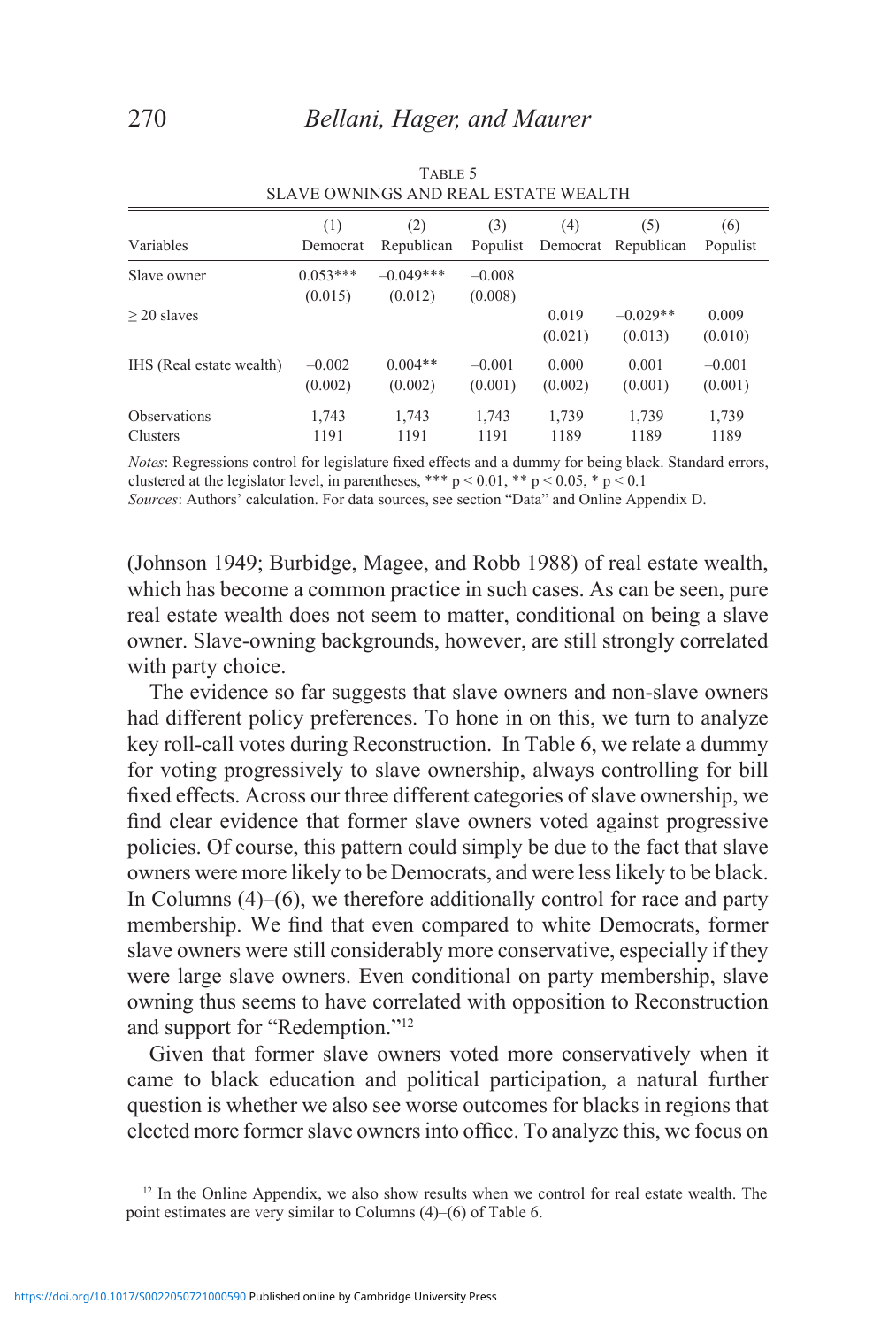TABLE 6

|                          |                        |                        | <b>VOTING BEHAVIOR</b> |                        |                        |                        |  |  |
|--------------------------|------------------------|------------------------|------------------------|------------------------|------------------------|------------------------|--|--|
|                          | Voting Progressively   |                        |                        |                        |                        |                        |  |  |
| Variables                | (1)                    | (2)                    | (3)                    | (4)                    | (5)                    | (6)                    |  |  |
| Slave owner              | $-0.258***$<br>(0.057) |                        |                        | $-0.016$<br>(0.035)    |                        |                        |  |  |
| $\geq 10$ slaves         |                        | $-0.284***$<br>(0.063) |                        |                        | $-0.108**$<br>(0.046)  |                        |  |  |
| $>$ 20 slaves            |                        |                        | $-0.217***$<br>(0.081) |                        |                        | $-0.044*$<br>(0.026)   |  |  |
| <b>Black</b>             |                        |                        |                        | $0.156***$<br>(0.050)  | $0.152***$<br>(0.048)  | $0.159***$<br>(0.049)  |  |  |
| Democrat                 |                        |                        |                        | $-0.589***$<br>(0.053) | $-0.578***$<br>(0.054) | $-0.590***$<br>(0.052) |  |  |
| Observations<br>Clusters | 1,354<br>149           | 1,354<br>149           | 1,354<br>149           | 1,354<br>149           | 1,354<br>149           | 1,354<br>149           |  |  |

*Notes*: Voting progressively captures support for the Republicans' Reconstruction measures, see Online Appendix C for details on the recorded votes. Regressions control for bill fixed effects. Standard errors, clustered at the legislator level, in parentheses, \*\*\*  $p < 0.01$ , \*\*  $p < 0.05$ ,  $*$  p  $< 0.1$ 

*Sources*: Authors' calculation. For data sources, see section "Data" and Online Appendix D.

education as one particularly contentious issue in the Postbellum South. In Table 7, we examine whether counties that elected more former slave owners into power between 1873 and 1899 also provided less education to blacks in the early twentieth century. As outcomes, we use several county-level education measures based on Carruthers and Wanamaker (2019): The relative school year length of black students to whites in 1918, the relative annual salary of black teachers to whites in 1925, and the log of total education spending per enrolled student in 1918.13 Across all three variables, we see a negative pattern: Counties that continued to elect former slave owners after the end of Reconstruction also had shorter school year lengths for black students relative to whites, paid black teachers less than their white colleagues, and generally spent less on education. These results neatly complement those of Ager (2013), who shows that regions with a stronger Antebellum planter elite had persistently lower levels of labor productivity, literacy, and educational attainment.

<sup>&</sup>lt;sup>13</sup> We use the earliest year for which these data are available in the Carruthers-Wanamaker database. Unfortunately, Texas did not report education expenditures by race, so that we can only look at overall expenses per student.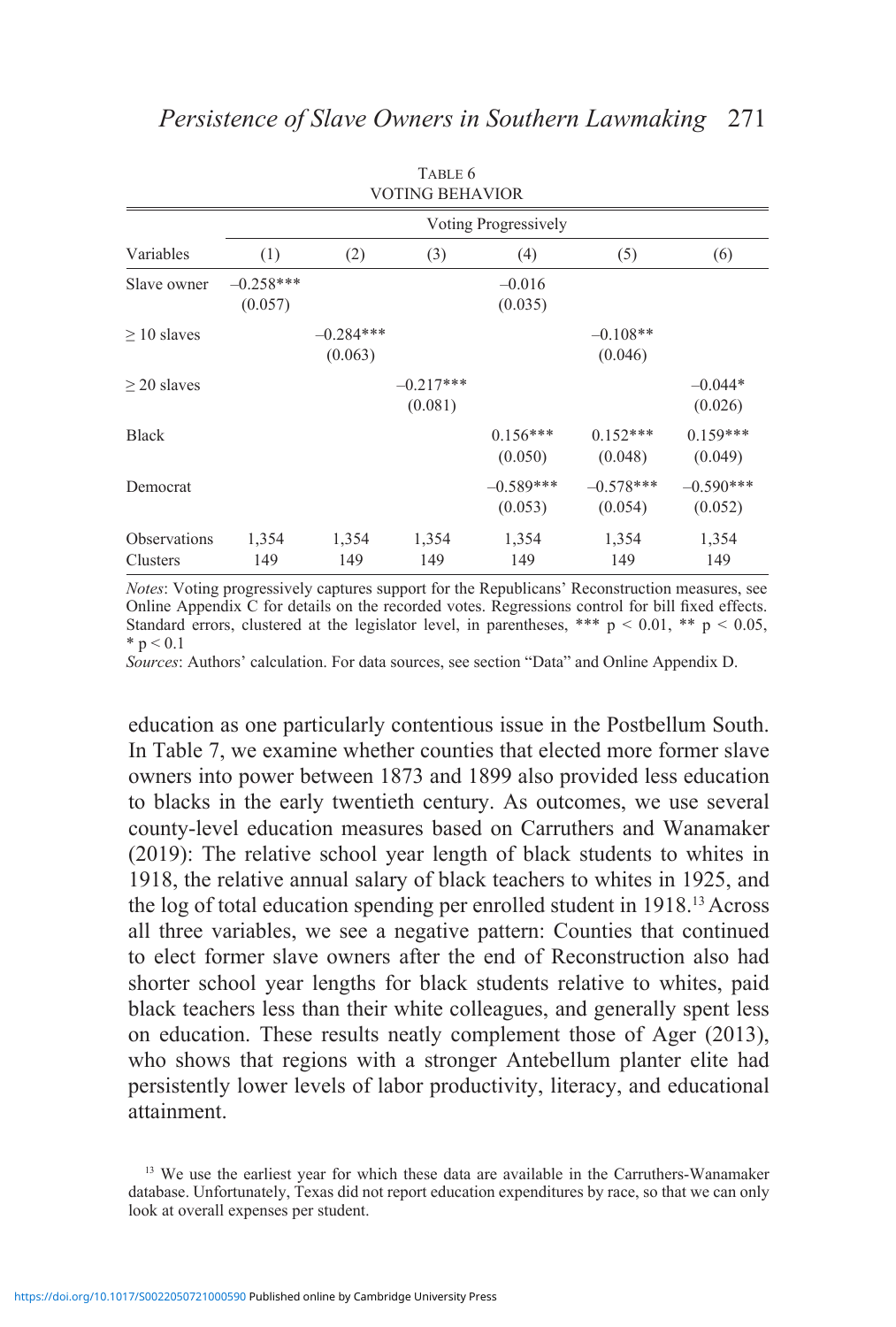| , o hivo i on sen i e o muens nuo educhitiva si endino |                      |          |                                            |                  |             |                    |
|--------------------------------------------------------|----------------------|----------|--------------------------------------------|------------------|-------------|--------------------|
|                                                        | (1)                  | (2)      | (3)                                        | (4)              | (5)         | (6)                |
|                                                        | Relative Term Length |          |                                            | Relative Teacher |             | Log Educ. Spending |
| Variables                                              | 1918                 |          | per Enrolled Student 1925<br>Salaries 1918 |                  |             |                    |
| Slave owner                                            | $-0.186*$            |          | $-0.185**$                                 |                  | $-0.629***$ |                    |
|                                                        | (0.105)              |          | (0.085)                                    |                  | (0.191)     |                    |
| $>$ 20 slaves                                          |                      | $-0.258$ |                                            | $-0.214$         |             | $-0.687**$         |
|                                                        |                      | (0.160)  |                                            | (0.145)          |             | (0.331)            |
| <b>Observations</b>                                    | 118                  | 118      | 122                                        | 122              | 100         | 100                |
| Clusters                                               | 43                   | 43       | 45                                         | 45               | 44          | 44                 |

| TABLE 7                                        |  |
|------------------------------------------------|--|
| VOTING FOR SLAVE OWNERS AND EDUCATION SPENDING |  |

*Notes*: Robust standard errors, clustered at  $100x100$  km grid cells, in parentheses. Observations are weighted by the number of matched legislators. \*\*\*  $p < 0.01$ , \*\*  $p < 0.05$ , \*  $p < 0.1$ *Sources*: Authors' calculation. For data sources, see section "Data" and Online Appendix D. Relative term length refers to the ratio of the lengths of the school year (measured in days) of black schools relative to white schools in the county. Relative teacher salaries are defined as the ratio of the average annual black teacher salary to the average annual white teacher salary. Spending per enrolled student is defined as the ratio of total school expenditures to the sum of black and white student enrollment.

The evidence so far mostly focuses on slave owners having more conservative preferences regarding the political and economic participation of blacks. Do these differences also extend to the political participation of poor whites? As noted, for example, by Kousser (1974) and Oakes (2015), the voting restrictions that many Southern states passed in the late nineteenth and early twentieth century not only virtually disenfranchised black citizens, but also poor white citizens, giving "tiny white minorities in the black belt political power equal to that of overwhelming white majorities elsewhere in the South" (Oakes 2015, p. 156). Were former slave owners and planters more in favor of these measures? To assess this, we collected two roll-call votes from the 26<sup>th</sup> Legislature in 1899, which aimed at introducing a poll tax. It is already noteworthy that the two legislators that introduced these two resolutions both came from slave-owning families. In Table 8, we analyze whether this is a general pattern, relating whether a legislator voted yes for these resolutions to whether he came from a slave-owning background. As before, Columns (1)–(3) show a simple correlation that only controls for bill fixed effect (which in this case are essentially chamber fixed effects, as each bill only got voted on in one chamber). We find a positive, but insignificant effect for slave owners per se. However, the coefficients for the two wealthier slave owner categories are much larger and statistically different from zero. Former planters, for example, were more than 37 percentage points more likely to support suffrage restriction in 1899. In Columns (4)–(6), we additionally control for party membership in the form of dummies for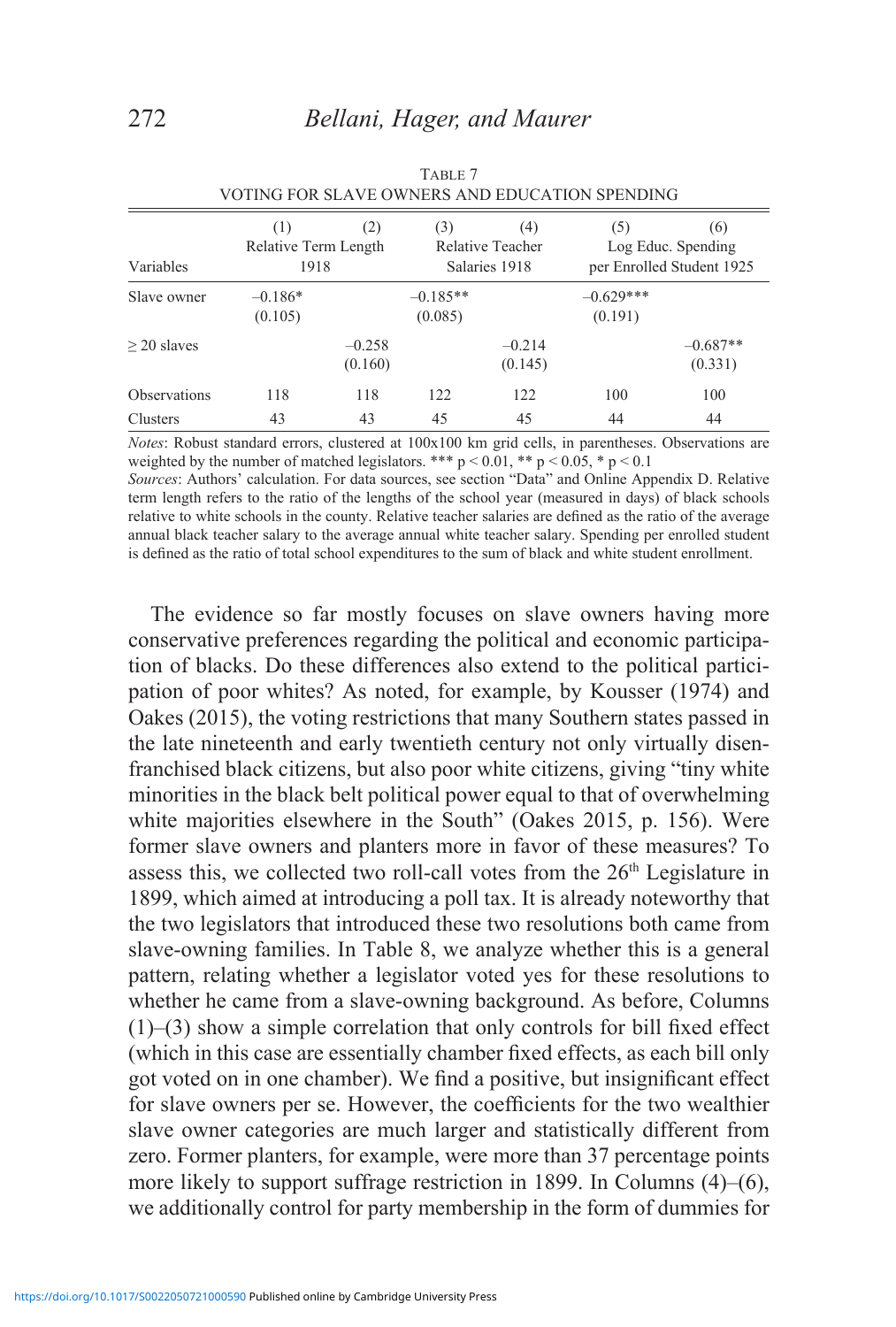|                     |                  |                     |                       | 901 FORT FOR 1977 FOLL TAA DILL9 |                       |                       |  |  |  |
|---------------------|------------------|---------------------|-----------------------|----------------------------------|-----------------------|-----------------------|--|--|--|
|                     | Voting Yes       |                     |                       |                                  |                       |                       |  |  |  |
| Variables           | (1)              | (2)                 | (3)                   | (4)                              | (5)                   | (6)                   |  |  |  |
| Slave owner         | 0.097<br>(0.104) |                     |                       | 0.042<br>(0.108)                 |                       |                       |  |  |  |
| $\geq 10$ slaves    |                  | $0.225*$<br>(0.117) |                       |                                  | 0.190<br>(0.120)      |                       |  |  |  |
| $\geq$ 20 slaves    |                  |                     | $0.374***$<br>(0.120) |                                  |                       | $0.344***$<br>(0.123) |  |  |  |
| Democrat            |                  |                     |                       | $0.634***$<br>(0.113)            | $0.619***$<br>(0.105) | $0.622***$<br>(0.102) |  |  |  |
| Populist            |                  |                     |                       | 0.142<br>(0.120)                 | 0.156<br>(0.120)      | 0.159<br>(0.117)      |  |  |  |
| <b>Observations</b> | 94               | 94                  | 94                    | 94                               | 94                    | 94                    |  |  |  |

Table 8 SUPPORT FOR 1899 POLL TAX BILLS

*Notes*: All regressions control for bill fixed effects. Robust standard errors in parentheses. \*\*\*  $p < 0.01$ , \*\*  $p < 0.05$ , \*  $p < 0.1$ 

*Sources*: Authors' calculation. For data sources, see section "Data" and Online Appendix D.

Democrats and Populists, with Republicans being the omitted reference category.14 Not surprisingly, we find that Democrats were considerably more supportive of a poll tax than Populists and Republicans. However, this does not change our conclusions from before: Even conditional on party membership, former planters and large slaveholders were more likely to support suffrage restriction.

Another way that a legislator's slave-owning background could have affected the political process is if former slave owners were particularly influential legislators. The influence of legislators is of course hard to measure, but one proxy that we can observe over our whole time period is whether legislators were more likely to chair committees—a common measure for legislative influence (Berry and Fowler 2018). For this analysis, we create a legislator-legislature panel and run the regression

$$
chair_{it} = \alpha + \beta SlaveryBackground_{i} + \gamma black_{i} + \tau_{i} + \varepsilon_{it},
$$

where *chair* is a dummy for whether legislator *i* chaired one of the committees in legislature *t*. *SlaveryBackground* is defined as above. *black* is a dummy for black legislators and *τ* are legislature fixed effects that control

<sup>&</sup>lt;sup>14</sup> We do not control for the race of the legislator in this analysis, as not a single member of the 26th Legislature was black.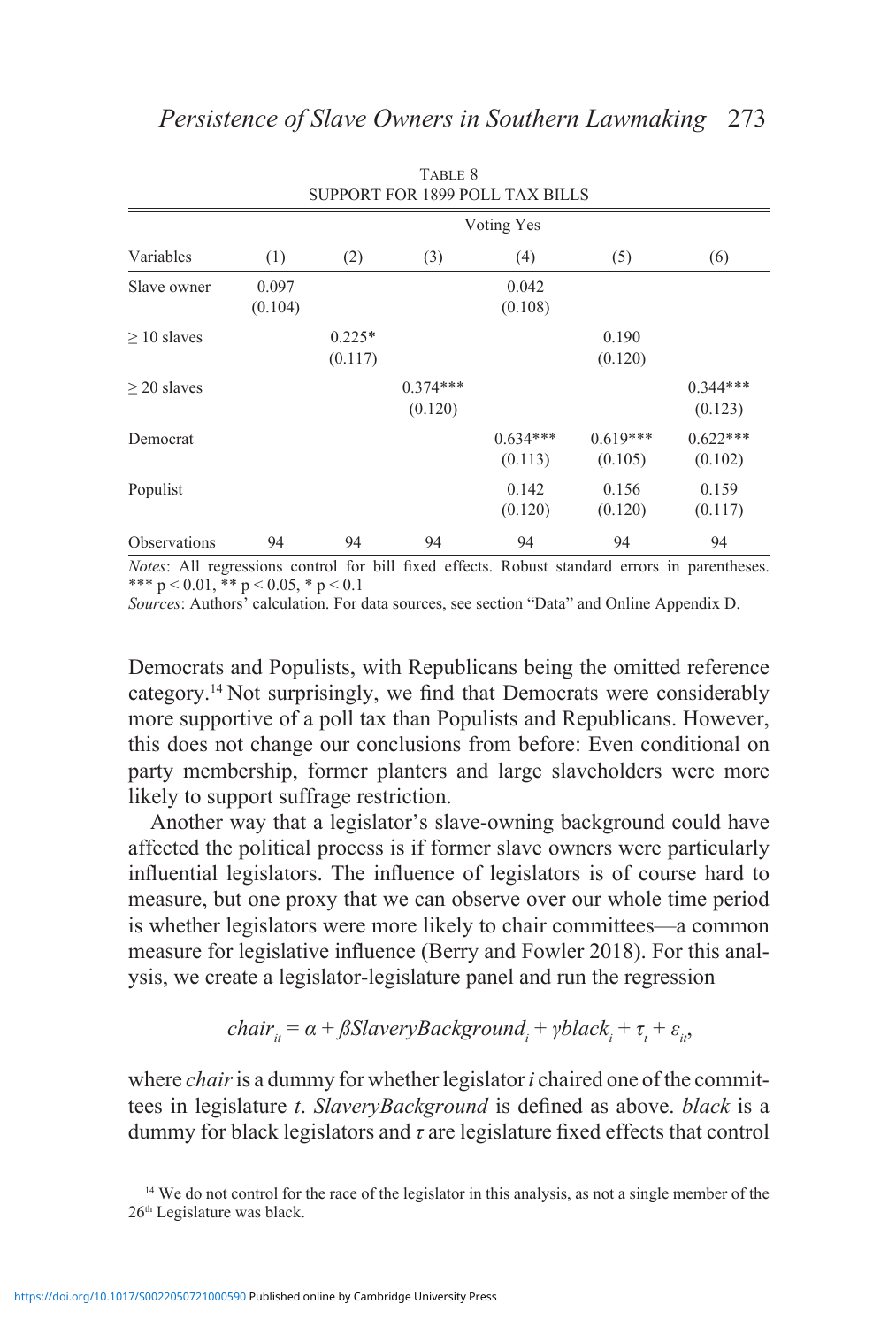|                     | Committee Chair |         |         |         |                     |          |  |
|---------------------|-----------------|---------|---------|---------|---------------------|----------|--|
| Variables           | (1)             | (2)     | (3)     | (4)     | (5)                 | (6)      |  |
| Slave owner         | $0.064**$       |         |         | 0.051   |                     |          |  |
|                     | (0.027)         |         |         | (0.031) |                     |          |  |
| $>10$ slaves        |                 | 0.033   |         |         | 0.055               |          |  |
|                     |                 | (0.031) |         |         | (0.035)             |          |  |
| $>$ 20 slaves       |                 |         | 0.051   |         |                     | $0.094*$ |  |
|                     |                 |         | (0.044) |         |                     | (0.049)  |  |
| Period              |                 | Full    |         |         | Post-Reconstruction |          |  |
| <b>Observations</b> | 1,827           | 1,822   | 1,822   | 1,462   | 1,457               | 1,457    |  |
| Clusters            | 1247            | 1244    | 1244    | 976     | 973                 | 973      |  |

| TABLE 9                                                        |  |
|----------------------------------------------------------------|--|
| THE RELATIONSHIP BETWEEN SLAVE OWNING AND CHAIRING A COMMITTEE |  |

*Notes*: Regressions control for legislature fixed effects and a dummy for being black. Standard errors, clustered at the legislator level, in parentheses. \*\*\*  $p < 0.01$ , \*\*  $p < 0.05$ , \*  $p < 0.1$ *Sources*: Authors' calculation. For data sources, see section "Data" and Online Appendix D.

for average changes over time. Results are shown in Table 9. Columns (1)–(3) use all the legislators between 1860 and 1899, while Columns (4)–(6) focus on the Post-Reconstruction years, beginning with the  $13<sup>th</sup>$ Legislature. While precision is sometimes low, we find that former slave owners were considerably more likely to chair committees. Former slave owners thus were not only overrepresented in the legislature itself, they were also more influential conditional on being in the legislature.

Overall, our evidence indicates that former slave owners indeed differed from legislators without a slave-owning background. They were more likely to belong to the Democratic Party, even conditional on their wealth levels. During Reconstruction, former slave owners voted more conservatively, even when comparing them to other members of their respective parties, and in the late nineteenth century, they were more fervent supporters of a poll tax that would have disenfranchised a large part of the black and poor white population. Finally, former slave owners were also more likely to be committee chairs and thus had more influence in the legislature than their peers without slave-owning backgrounds.

## POTENTIAL DRIVERS OF SLAVE OWNERS' PERSISTENCE

Which regional characteristics influenced the degree of persistence of former slave owners in power after the end of Reconstruction? To analyze this question, we turn to our cross-sectional dataset that averages the share of slave-owning legislators over time by county. In this analysis, we relate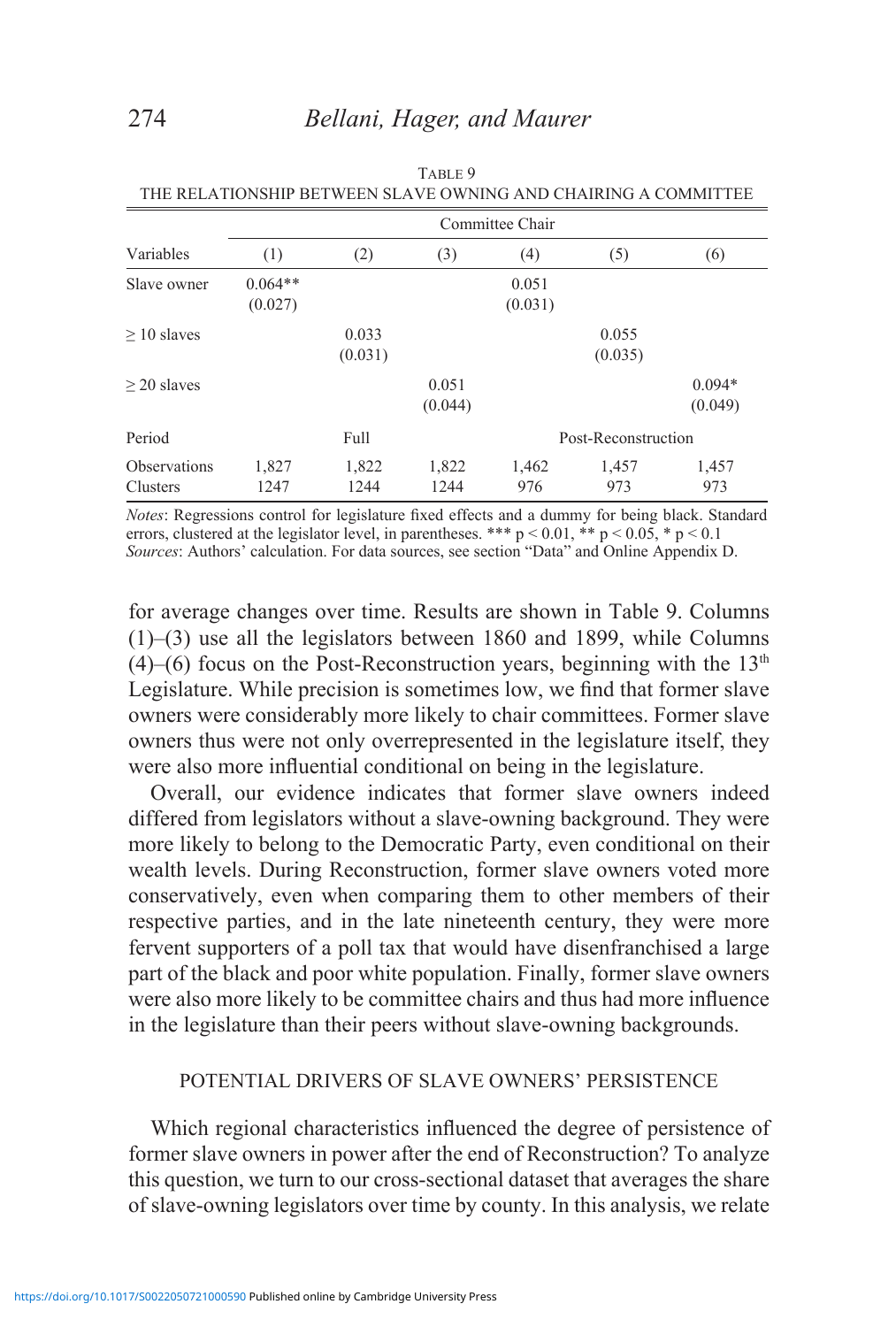the slave-owning share of all legislators that represented a given county between 1873 and 1899 to several explanatory variables. One potential problem with these county-level results is that Texas counties underwent substantial territorial changes between 1860 and 1890, especially in the Western part of the state. We therefore always show results for our full sample, and for a restricted one that drops all counties whose area between 1860 and 1890 changed by more than 25 percent.

A first potential explanation for the persistence of slave owners in power is the local importance of cotton. We hypothesize that regions with a greater reliance on slave labor and the cotton economy before the war were more likely to continue electing slave owners after the Civil War. This could be due to two different, but related channels: On the one hand, more cotton-intensive counties likely had more slave owners, so that there might have been simply more former slave owners as potential candidates than in counties where the slave economy was less dominant. On the other hand, counties with a greater reliance on cotton might also have had a more politically entrenched planter elite. At the same time, it should be noted that regions with a more intense slave economy also had more black voters after the war and thus potentially more political opposition to former slave owners, at least until voting restriction reduced blacks' opportunities to vote. To empirically investigate this, we relate the slave-owning share of all legislators that represented a given county during our period of analysis to the county's cotton production in 1870, measured in bales per acre of improved land. The results of this analysis are shown in Columns (1) and (2) of Table 10. We find a positive and significant correlation between cotton production and the subsequent prevalence of slave owners in power. Increasing the intensity of cotton production by one bale for every 10 acres of improved land is associated with a roughly 6 percentage points increase of the share of subsequently elected legislators that come from a slave-owning background. Areas whose geography is conducive to slave labor thus display a stronger persistence of the former slaveowning elite in power, which is consistent with the findings of Acharya, Blackwell, and Sen (2015, 2016, 2018) on the long-run effects of slavery.

As a second explanation for why slave owners remained in power long after the end of Reconstruction, we consider that their persistence in local political power mirrored their persistence in local economic power. Acemoglu and Robinson (2008b) argue that even though slave owners might have lost their slave wealth, they continued to control the land, which in turn kept the basic plantation-based agricultural system intact. Relatedly, Ager, Boustan, and Eriksson (2021) show that while the abolition of slavery led to substantial wealth losses for slave owners, this loss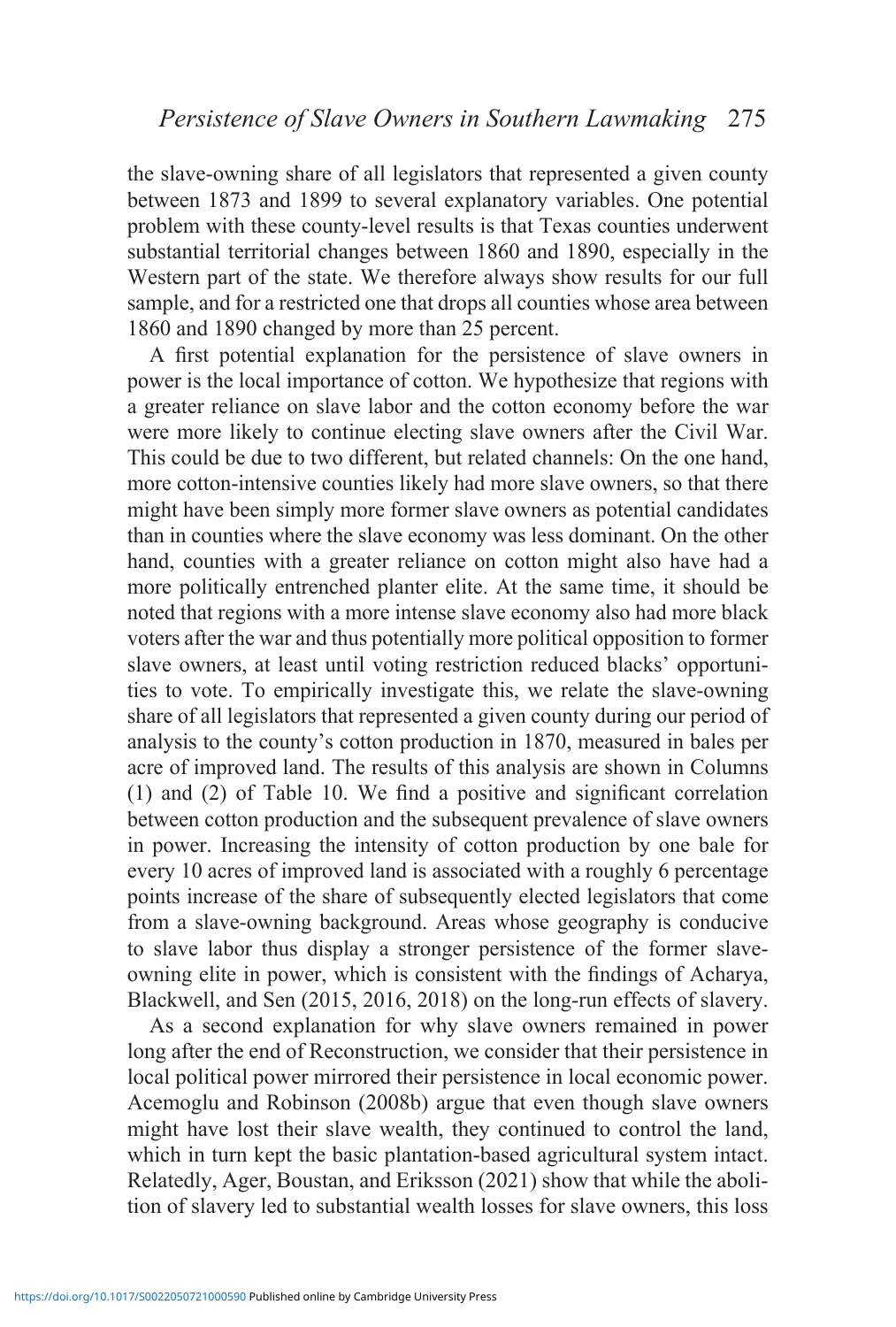|                                                                                                                                                                                                                                                                                                                                                                                                                                                                                                                                                                                                                                                                                                                                                                                                                                                                    |                      |                      |                      |                                                        |                      | COUNTY-LEVEL CORRELATES OF SLAVE OWING LEGISLATORS            |                     |                     |                        |                                                |
|--------------------------------------------------------------------------------------------------------------------------------------------------------------------------------------------------------------------------------------------------------------------------------------------------------------------------------------------------------------------------------------------------------------------------------------------------------------------------------------------------------------------------------------------------------------------------------------------------------------------------------------------------------------------------------------------------------------------------------------------------------------------------------------------------------------------------------------------------------------------|----------------------|----------------------|----------------------|--------------------------------------------------------|----------------------|---------------------------------------------------------------|---------------------|---------------------|------------------------|------------------------------------------------|
|                                                                                                                                                                                                                                                                                                                                                                                                                                                                                                                                                                                                                                                                                                                                                                                                                                                                    |                      |                      |                      |                                                        |                      | Share of Counties' Legislators with a Slave-Owning Background |                     |                     |                        |                                                |
| Variables                                                                                                                                                                                                                                                                                                                                                                                                                                                                                                                                                                                                                                                                                                                                                                                                                                                          |                      | $\widehat{c}$        | $\widehat{c}$        | $\bigoplus$                                            | $\overline{5}$       | $\circledcirc$                                                | $\widehat{C}$       | $\circledS$         | $\circledcirc$         | $\begin{pmatrix} 1 & 0 \\ 0 & 1 \end{pmatrix}$ |
| Cotton prod. 1870                                                                                                                                                                                                                                                                                                                                                                                                                                                                                                                                                                                                                                                                                                                                                                                                                                                  | $0.580**$<br>(0.267) | $0.634**$<br>(0.280) |                      |                                                        |                      |                                                               |                     |                     | $0.538**$<br>(0.228)   | $0.545**$<br>(0.239)                           |
| Total wealth persistence 1860-70                                                                                                                                                                                                                                                                                                                                                                                                                                                                                                                                                                                                                                                                                                                                                                                                                                   |                      |                      | (0.374)<br>$-0.241$  | $-0.339$<br>(0.413)                                    |                      |                                                               |                     |                     | (0.344)<br>$-0.409$    | (0.375)<br>$-0.454$                            |
| Land wealth persistence 1860-70                                                                                                                                                                                                                                                                                                                                                                                                                                                                                                                                                                                                                                                                                                                                                                                                                                    |                      |                      | $1.145**$<br>(0.438) | $1.158**$<br>(0.457)                                   |                      |                                                               |                     |                     | $0.923**$<br>(0.388)   | $0.923**$<br>(0.397)                           |
| Tax revenue pc 1870                                                                                                                                                                                                                                                                                                                                                                                                                                                                                                                                                                                                                                                                                                                                                                                                                                                |                      |                      |                      |                                                        | $-0.081*$<br>(0.046) | $-0.105**$<br>(0.049)                                         |                     |                     |                        |                                                |
| <b>Black officeholders</b>                                                                                                                                                                                                                                                                                                                                                                                                                                                                                                                                                                                                                                                                                                                                                                                                                                         |                      |                      |                      |                                                        |                      |                                                               | $-0.033$<br>(0.035) | $-0.032$<br>(0.034) | $-0.130***$<br>(0.043) | $-0.124***$<br>(0.041)                         |
| Restricted sample                                                                                                                                                                                                                                                                                                                                                                                                                                                                                                                                                                                                                                                                                                                                                                                                                                                  | $\frac{1}{2}$        | Yes                  | $\frac{1}{2}$        | Yes                                                    | $\overline{R}$       | Yes                                                           | $\frac{1}{2}$       | Yes                 | $\frac{1}{2}$          | Yes                                            |
| Observations                                                                                                                                                                                                                                                                                                                                                                                                                                                                                                                                                                                                                                                                                                                                                                                                                                                       | 134                  | 121                  | 126                  | 113                                                    | 113                  | 101                                                           | 148                 | 131                 | 123                    | $\Xi$                                          |
| Clusters                                                                                                                                                                                                                                                                                                                                                                                                                                                                                                                                                                                                                                                                                                                                                                                                                                                           | 47                   | 46                   | 46                   | $rac{4}{4}$                                            | $\frac{1}{4}$        | 39                                                            | 52                  | 50                  | 45                     | $\frac{4}{3}$                                  |
| sample removes counties whose are between 1860 and 1890 changed by more than 25 percent. Cotton production in 1870 is measured in bales per acre of<br>improved land. Local wealth persistence is measured as the share of 1860 county residents in the top wealth quartile that still are present in the county's top<br>wealth quartile in 1870, based either on total or real estate wealth. The presence of black officeholders is measured by a dummy for whether the county had any<br>Notes: Robust standard errors, clustered at 100x100 km grid cells, in parentheses. The outcomes code the share of all legislators elected after 1871. The restricted<br>black officeholders between 1867 and 1871. Observations are weighted by the number of matched legislators. *** $p < 0.01$ , ** $p < 0.05$ , * $p < 0$ .<br>Sources: Authors' calculation. For |                      |                      |                      | data sources, see section "Data" and Online Appendix D |                      |                                                               |                     |                     |                        |                                                |

Table 10

## 276 *Bellani, Hager, and Maurer*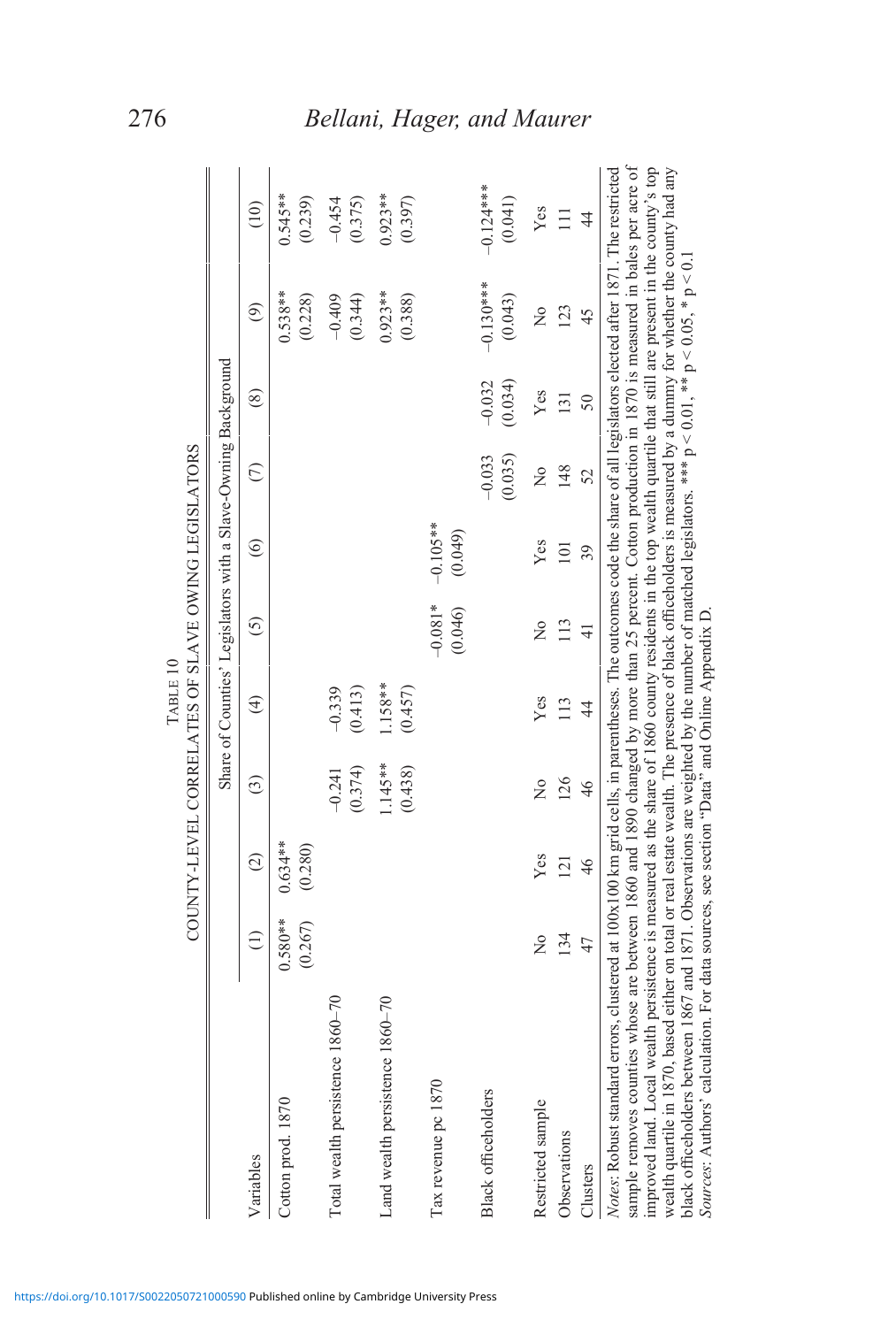was fully recovered by their descendants. We hypothesize that counties with a high degree of wealth persistence also have a high degree of political persistence of the slave-owning class. To examine this, we relate the share of slave owners elected to our two measures of local wealth persistence described earlier. The results of this are presented in Columns (3) and (4) of Table 10. We find a positive correlation of land wealth persistence with slave-owning legislators, which we view as consistent with the argument of Acemoglu and Robinson (2008b): In counties where land ownership persisted more, political power persisted more. On the other hand, total wealth persistence has a negative, but insignificant coefficient, which likely reflects the result by Ager, Boustan, and Eriksson (2021) that the abolition of slavery was a substantial short-run adverse wealth shock for slave owners.

Finally, we examine the role of Reconstruction-era policies in affecting the persistence of former slave owners in power. Logan (2019b) shows that across the South, there was a violent backlash against black political officeholders in counties where taxes had been particularly increased during Reconstruction. Did this backlash against Reconstruction also manifest itself in electing more former slave owners into office? We use two measures of the local "intensity" of Reconstruction. Columns (5) and (6) of Table 10 show results for tax revenue per capita in 1870, Columns (7) and (8) look at the prevalence of black officeholders between 1867– 72. Interestingly, if anything, we find negative correlations. Tax revenue per capita especially seems to be related in a negative way to the subsequent election of slave owners. The point estimate for black officeholders is also negative, but statistically not significantly different from zero. Taken together, though, these results if anything suggest that former slave owners were less likely to be elected in counties where blacks had made progress during Reconstruction. This could point toward some persistence in these gains. Given the correlational nature of our empirical analysis, we do not want to overinterpret this result. However, a similar persistence in gains in political participation has been found by Ramos-Toro (2021), who shows that Southern counties that contained refugee camps during the Civil War displayed lower Democratic vote shares until the late 1880s. In Columns (9) and (10) of Table 10, we introduce all of our measures at the same time.15 While the correlation with local

<sup>&</sup>lt;sup>15</sup> Black officeholding and tax revenue per capita are proxying for the same idea—the local intensity or success of Reconstruction measures. We therefore only include one of these two variables. Logan (2020) shows that there is a causal link between black officeholders and increased tax revenue. Since tax revenue thus can be seen partly as an outcome of black officeholding, we focus on the latter. Results when using the former are shown in the Online Appendix.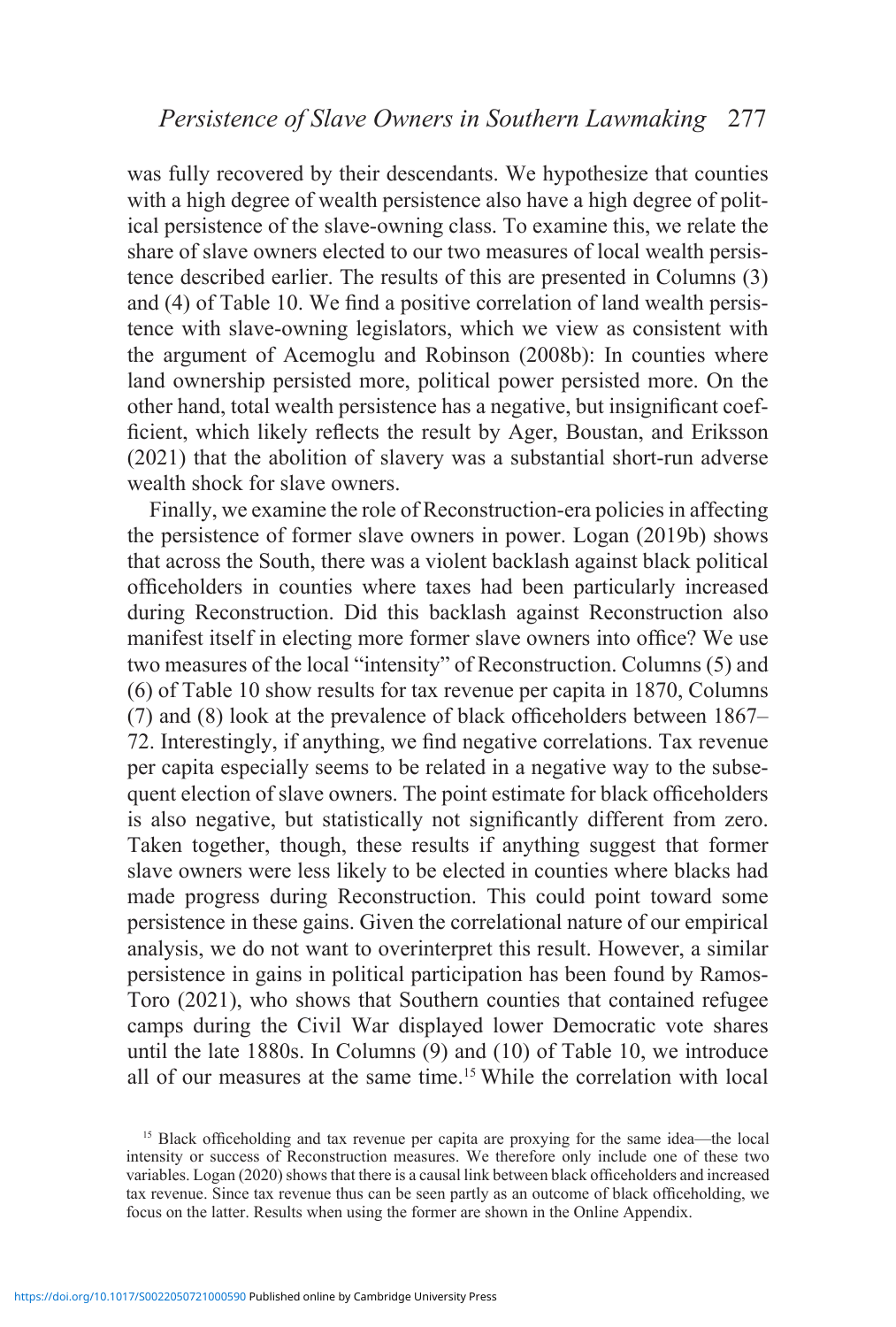wealth persistence becomes weaker, our qualitative conclusions do not change.

Finally, in Table 11, we repeat the analysis from the previous table, but focus on the planter class. Several findings are qualitatively similar: We again find that counties with a high degree of cotton production in 1870 later on elected more planters, whereas the correlation with 1870 tax revenue is negative. The coefficient for land wealth persistence also remains positive and significant. However, there are also some notable differences compared to Table 10. The negative coefficient of total wealth persistence, for example, becomes larger in absolute value and statistically significant. Given that the abolition of slavery affected planters with many slaves more than slave owners with only a few, we find this result plausible and also in line with Ager, Boustan, and Eriksson (2021). Another difference compared to Table 10 is that the coefficient for black officeholders in Columns (7) and (8) is now positive. However, as before, this effect is statistically not distinguishable from zero.

#### **CONCLUSION**

In this paper, we have examined the persistence of former slave owners in Southern politics after the American Civil War. Using a rich database of Texas State Legislators and census records from ancestry.com, we have linked more than 1,200 legislators to their ancestors and their slaveholdings in 1860. This has allowed us to document the great persistence of the former slave-owning elite in Texas Postbellum lawmaking: Even though only 21 percent of Texas's 1860 adult white male population owned slaves, slave owners represented more than half of each legislature's members until the late 1890s. During the brief episode of Congressional Reconstruction, the share of slave owners in the legislature declined substantially, but then rebounded immediately after its end. On average, the share of former slave owners in the legislature declined by only 0.3 percentage points per year after the end of Reconstruction, or 3 percentage points per decade. For planters, the rate of decline is even lower.

We have also shown that legislators with slave-owning backgrounds differ from those without: Over our whole sample period, they are affiliated to the Democratic Party to a greater extent, indicating more conservative political preferences. Consistent with this, we also find that during Reconstruction, former slave owners voted more conservatively in the legislature, even conditional on being Democrats. The continued presence of slave owners in the legislature thus made it harder for the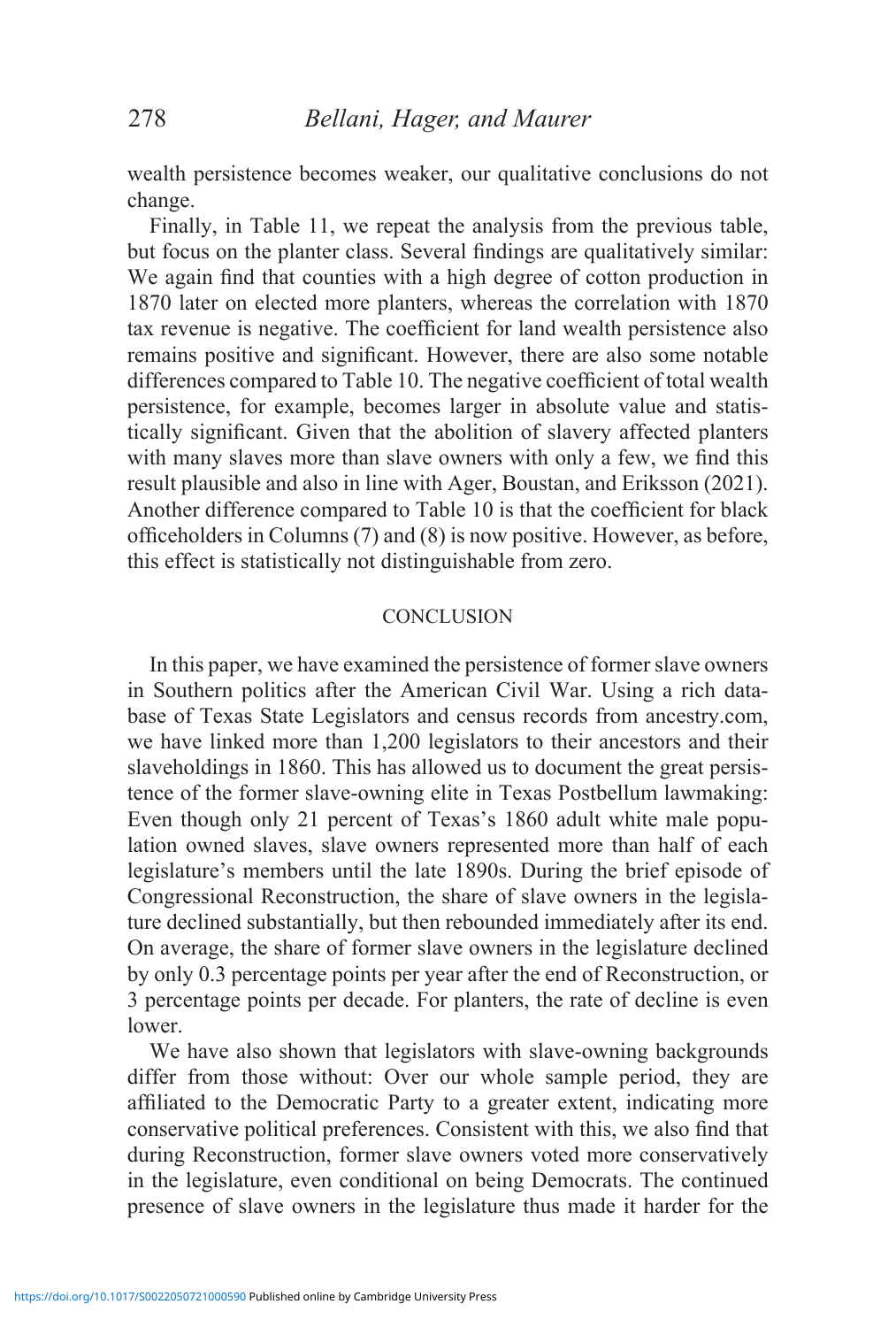|                                                                                                                                                                                                                                                                                                                                                                                                                                                                                                                                                                                                                                                                                                                                                                                                                                                                                                                           |                      |                      |                       | COUNTY-LEVEL CORRELATES OF PLANTING CLASS LEGISLATORS                        |                       |                      |                     |                  |                        |                        |
|---------------------------------------------------------------------------------------------------------------------------------------------------------------------------------------------------------------------------------------------------------------------------------------------------------------------------------------------------------------------------------------------------------------------------------------------------------------------------------------------------------------------------------------------------------------------------------------------------------------------------------------------------------------------------------------------------------------------------------------------------------------------------------------------------------------------------------------------------------------------------------------------------------------------------|----------------------|----------------------|-----------------------|------------------------------------------------------------------------------|-----------------------|----------------------|---------------------|------------------|------------------------|------------------------|
|                                                                                                                                                                                                                                                                                                                                                                                                                                                                                                                                                                                                                                                                                                                                                                                                                                                                                                                           |                      |                      |                       | Share of Counties' Legislators with a Background of Owning 20 or More Slaves |                       |                      |                     |                  |                        |                        |
| Variables                                                                                                                                                                                                                                                                                                                                                                                                                                                                                                                                                                                                                                                                                                                                                                                                                                                                                                                 | $\widehat{\Xi}$      | $\widehat{\circ}$    | ි)                    | $\widehat{\mathfrak{t}}$                                                     | <u>රි</u>             | $\circledcirc$       | $\widehat{\subset}$ | $\circledS$      | $\widehat{\odot}$      | (10)                   |
| Cotton prod. 1870                                                                                                                                                                                                                                                                                                                                                                                                                                                                                                                                                                                                                                                                                                                                                                                                                                                                                                         | $0.277**$<br>(0.132) | $0.286**$<br>(0.141) |                       |                                                                              |                       |                      |                     |                  | (0.147)<br>0.187       | (0.141)<br>0.139       |
| Total wealth persistence 1860-70                                                                                                                                                                                                                                                                                                                                                                                                                                                                                                                                                                                                                                                                                                                                                                                                                                                                                          |                      |                      | $-0.643**$<br>(0.241) | $-0.760***$<br>(0.258)                                                       |                       |                      |                     |                  | $-0.656***$<br>(0.224) | $-0.761***$<br>(0.248) |
| Land wealth persistence 1860-70                                                                                                                                                                                                                                                                                                                                                                                                                                                                                                                                                                                                                                                                                                                                                                                                                                                                                           |                      |                      | $0.521**$<br>(0.240)  | $0.540**$<br>(0.262)                                                         |                       |                      |                     |                  | (0.259)<br>0.418       | (0.274)<br>$0.465*$    |
| Tax revenue pc 1870                                                                                                                                                                                                                                                                                                                                                                                                                                                                                                                                                                                                                                                                                                                                                                                                                                                                                                       |                      |                      |                       |                                                                              | $-0.074**$<br>(0.036) | $-0.079*$<br>(0.040) |                     |                  |                        |                        |
| <b>Black officeholders</b>                                                                                                                                                                                                                                                                                                                                                                                                                                                                                                                                                                                                                                                                                                                                                                                                                                                                                                |                      |                      |                       |                                                                              |                       |                      | (0.022)<br>0.015    | (0.023)<br>0.021 | (0.025)<br>$-0.032$    | (0.026)<br>$-0.023$    |
| Restricted sample                                                                                                                                                                                                                                                                                                                                                                                                                                                                                                                                                                                                                                                                                                                                                                                                                                                                                                         | ž                    | Yes                  | $\frac{1}{2}$         | Yes                                                                          | $\frac{1}{2}$         | Yes                  | $\frac{1}{2}$       | Yes              | $\frac{1}{2}$          | Yes                    |
| Observations                                                                                                                                                                                                                                                                                                                                                                                                                                                                                                                                                                                                                                                                                                                                                                                                                                                                                                              | 134                  | $\overline{121}$     | 126                   | 113                                                                          | 113                   | 101                  | 148                 | 131              | 123                    | $\Xi$                  |
| Clusters                                                                                                                                                                                                                                                                                                                                                                                                                                                                                                                                                                                                                                                                                                                                                                                                                                                                                                                  | 47                   | 46                   | 46                    | $\frac{4}{3}$                                                                | $\frac{1}{4}$         | 39                   | 52                  | $50\,$           | 45                     | $\frac{4}{4}$          |
| sample removes counties whose are between 1860 and 1890 changed by more than 25 percent. Cotton production in 1870 is measured in bales per acre of<br>improved land. Local wealth persistence is measured as the share of 1860 county residents in the top wealth quartile that still are present in the county's top<br>wealth quartile in 1870, based either on total or real estate wealth. The presence of black officeholders is measured by a dummy for whether the county had any<br>Notes: Robust standard errors, clustered at 100x100 km grid cells, in parentheses. The outcomes code the share of all legislators elected after 1871. The restricted<br>black officeholders between 1867 and 1871. Observations are weighted by the number of matched legislators. *** $p < 0.001$ , ** $p < 0.1$ , * $p < 0.1$<br>Sources: Authors' calculation. For data sources, see section "Data" and Online Appendix D |                      |                      |                       |                                                                              |                       |                      |                     |                  |                        |                        |

Table 11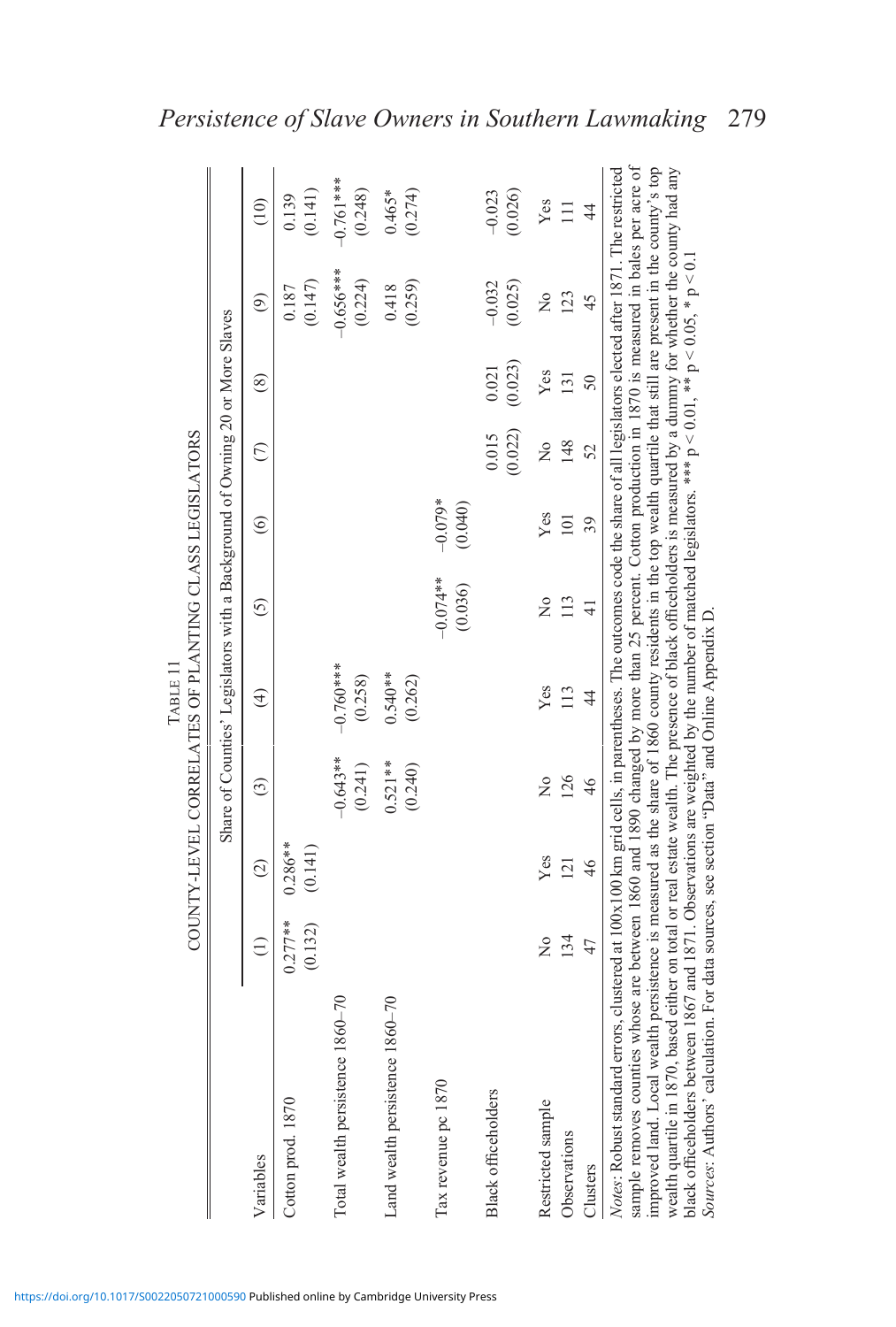Republicans to implement their Reconstruction measures, and easier for the Redeemer Democrats to undo these very measures later on. At the end of the nineteenth century, former slave owners were more prone to support suffrage restrictions.

Finally, we have documented that the post-Reconstruction persistence of slave owners in power can be partly explained by several local economic factors. The share of former slave owners elected to office is positively correlated with the local intensity of cotton production and with the degree of local wealth persistence in land property. On the other hand, it is negatively correlated with Reconstruction-era tax revenues. Examining the role of other local socioeconomic conditions for the persistence of the old elite should be a fruitful avenue for future research.

#### REFERENCES

- Abramitzky, Ran, Leah Platt Boustan, and Katherine Eriksson. "A Nation of Immigrants: Assimilation and Economic Outcomes in the Age of Mass Migration." *Journal of Political Economy* 122, no. 3 (2014): 467–506.
- Abramitzky, Ran, Leah Platt Boustan, and Myera Rashid. Census Linking Project: Version 1.0 [dataset], 2020. Available at https://censuslinkingproject.org.
- Acemoglu, Daron, and James A. Robinson. "De Facto Political Power and Institutional Persistence." *American Economic Review Papers and Proceedings* 96 (2006): 325–30.
	- ———. "Persistence of Power, Elites, and Institutions." *American Economic Review* 98, no. 1 (2008a): 267–93.
		- ———. "The Persistence and Change of Institutions in the Americas." *Southern Economic Journal* 75, no. 2 (2008b): 282–99.
- Acharya, Avidit, Matthew Blackwell, and Maya Sen. "A Culture of Disenfrachisement: How American Slavery Continues to Affect Voting Behavior." Mimeo, 2015.
	- ———. "The Political Legacy of American Slavery." *Journal of Politics* 78, no. 3 (2016): 621–41.
		- ———. *Deep Roots. How Slavery Still Shapes Southern Politics*. Princeton and Oxford: Princeton University Press, 2018.
- Ager, Philipp. "The Persistence of de Facto Power: Elites and Economic Development in the US South, 1840–1960." EHES Working Paper No. 38, Vienna, Austria, 2013.
- Ager, Philipp, Leah Boustan, and Katherine Eriksson. "The Intergenerational Effects of a Large Wealth Shock: White Southerners after the Civil War." *American Economic Review* 111, no. 11 (2021): 3767–94.
- Alston, Lee J., and Joseph P. Ferrie. *Southern Paternalism and the American Welfare State.* Cambridge: Cambridge University Press, 1999.
- Ancestry.com. 1860 U.S. Federal Census Slave Schedules [database on-line]. Provo, UT, USA: Ancestry.com Operations Inc, 2010. Original Data: United States of America, Bureau of the Census, Eighth Census of the United States, 1860. Washington, DC: National Archives and Records Administration, 1860. M653, 1,438 rolls.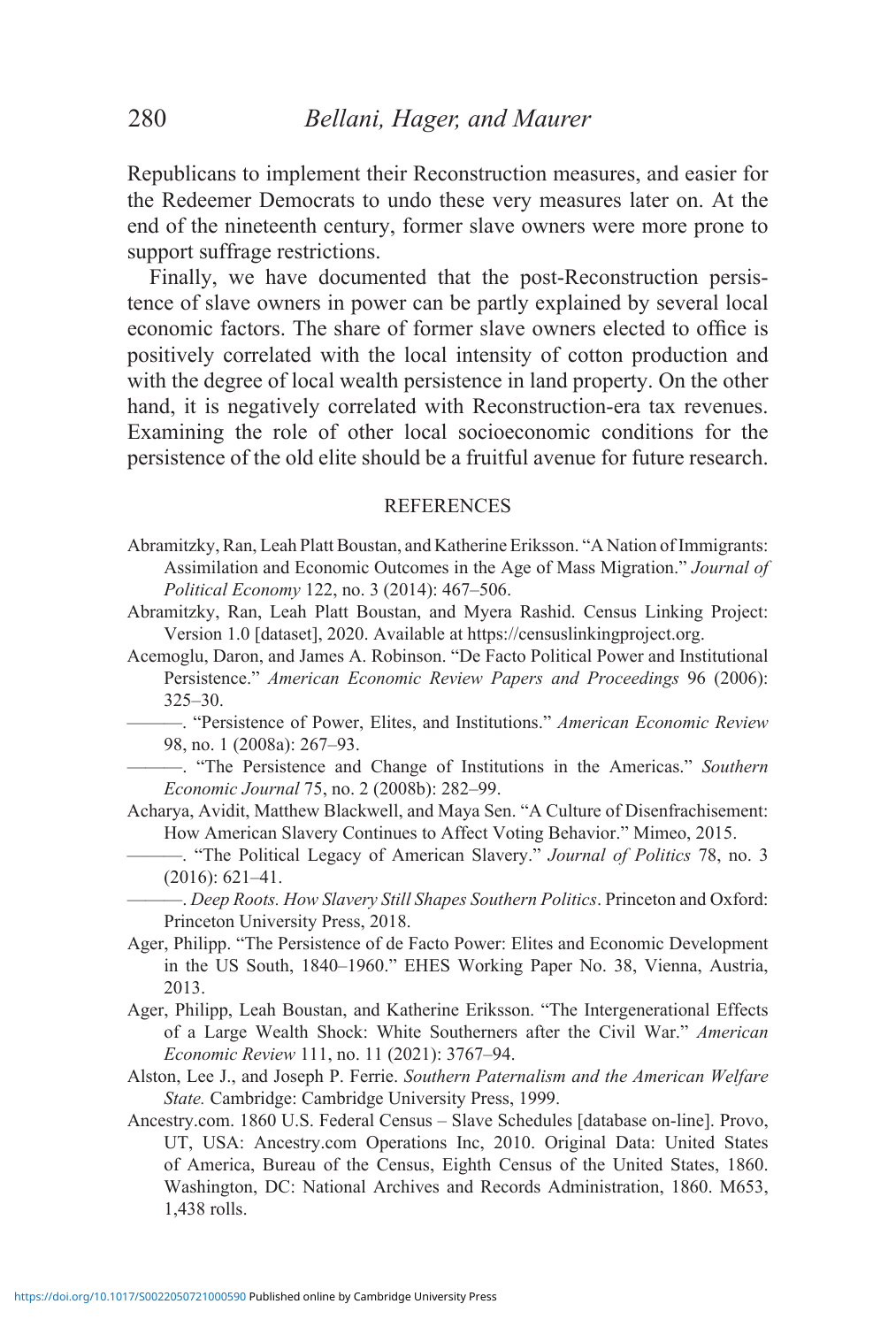———. 1870 U.S. Federal Census – Slave Schedules [database on-line]. Provo, UT, USA: Ancestry.com Operations Inc, 2009. Images reproduced by Family Search. Original Data: 1870 U.S. census, population schedules. NARA microfilm publication M593, 1,761 rolls. Washington, DC: National Archives and Records Administration, n.d. Minnesota census schedules for 1870. NARA microfilm publication T132, 13 rolls. Washington, DC: National Archives and Records Administration, n.d.

- ———. 1900 United States Federal Census [database on-line]. Provo, UT, USA: Ancestry.com Operations Inc, 2004. Original data: United States of America, Bureau of the Census. Twelfth Census of the United States, 1900. Washington, DC: National Archives and Records Administration, 1900. T623, 1,854 rolls.
- Ancestry.com and The Church of Jesus Christ of Latter-day Saints. 1880 United States Federal Census [database on-line]. Lehi, UT, USA: Ancestry.com, Operations Inc, 2010. 1880 U.S. Census Index provided by The Church of Jesus Christ of Latter-day Saints. Original data: Tenth Census of the United States, 1880. (NARA microfilm publication T9,1,454 rolls). Washington, DC: Records of the Bureau of the Census, Record Group 29. National Archives, 1880.
- Battiston, Diego. "The Persistent Effects of Brief Interactions: Evidence from Immigrant Ships." MPRA Working Paper No. 97151, Munich, Germany, 2018.
- Bellani, Luna, Anselm Hager, and Stephan E. Maurer. "The Long Shadow of Slavery: The Persistence of Slave Owners in Southern Lawmaking." Ann Arbor, MI: Interuniversity Consortium for Political and Social Research [distributor], 2021-11-20. https://doi.org/10.3886/E155401V1.
- Berry, Christopher R., and Anthony Fowler. "Congressional Committees, Legislative Influence, and the Hegemony of Chairs." *Journal of Public Economics* 158 (2018): 1–11.
- Besley, Timothy, Torsten Persson, and Daniel M. Sturm. "Political Competition, Policy and Growth: Theory and Evidence from the US." *Review of Economic Studies* 77 (2010): 1329–52.
- Bester, C. Alan, Timothy G. Conley, and Christian B. Hansen. "Inference with Dependent Data Using Cluster Covariance Estimators." *Journal of Econometrics* 165, no. 2 (2011): 137–51.
- Burbidge, John, Lonnie Magee, and A. Leslie Robb. "Alternative Transformations to Handle Extreme Values of the Dependent Variable." *Journal of the American Statistical Association* 83, no. 401 (1988): 123–27.
- Campbell, Randolph B. "Planters and Plain Folk: Harrison County, Texas, as a Test Case, 1850–1860." *Journal of Southern History* 40, no. 3 (1974): 369–98.
- Carruthers, Celeste, and Wanamaker, Marianne. County-level school enrollment and resources in ten segregated Southern states, 1910–1940. Ann Arbor, MI: Interuniversity Consortium for Political and Social Research [distributor], 2019-05-06. Available at https://doi.org/10.3886/E109625V1.
- Chacon, Mario L., and Jeffrey L. Jensen. "The Political and Economic Geography of Southern Secession." *Journal of Economic History* 80, no. 2 (2020a): 386– 416.
	- ———. "Democratization, De Facto Power, and Taxation. Evidence from Military Occupation during Reconstruction." *World Politics* 72, no. 1 (2020b): 1–46.
- Christian, Cornelius. "Lynchings, Labour, and Cotton in the US South: A Reappraisal of Tolnay and Beck." *Explorations in Economic History* 66 (2017): 106–16.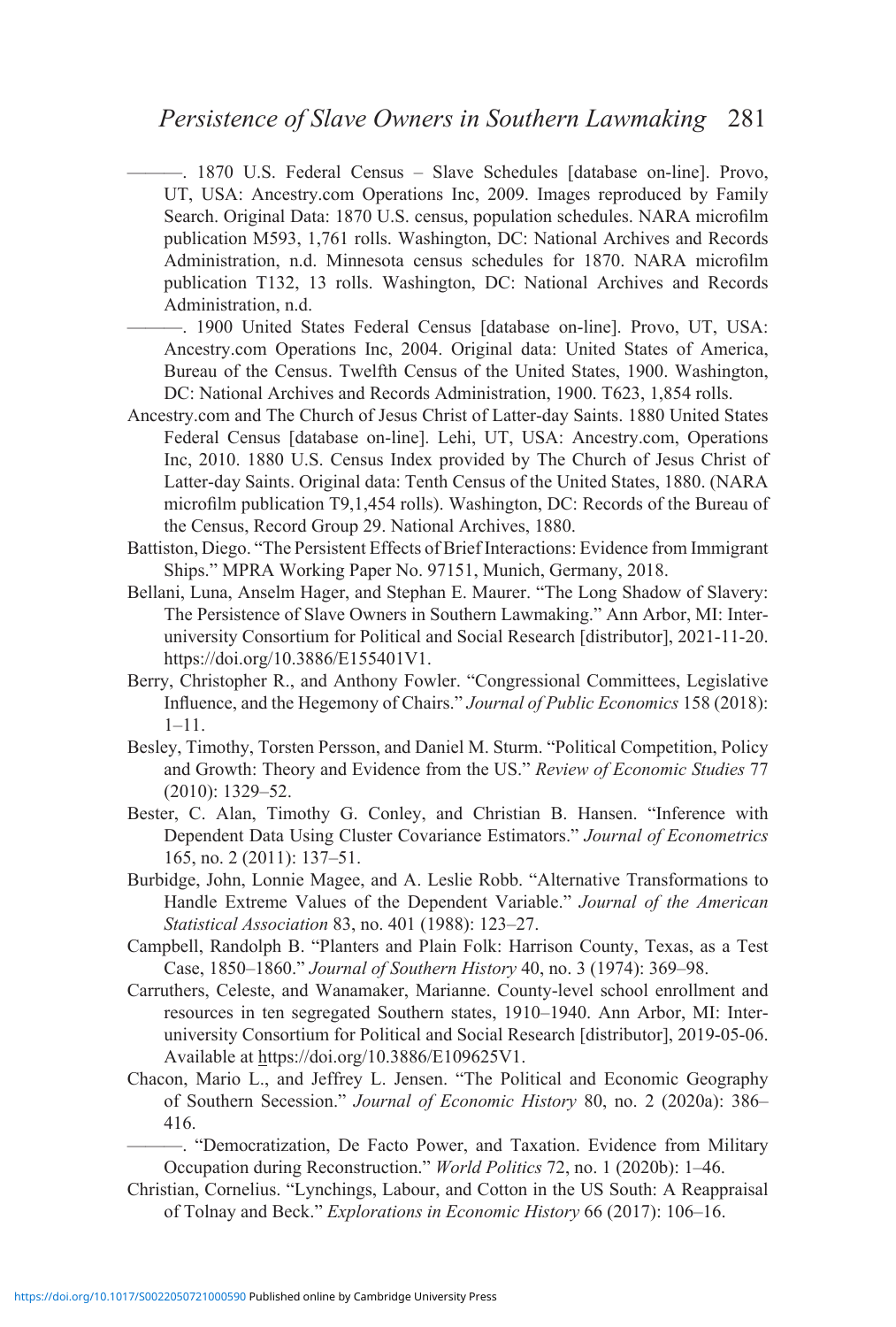- Cook, Lisa D. "Violence and Economic Activity: Evidence from African American Patents, 1870–1940." *Journal of Economic Growth* 19 (2014): 221–57.
- Cook, Lisa D., Trevon D. Logan, and John M. Parman. "Racial Segregation and Southern Lynching." *Social Science History* 42, no. 4 (2018): 635–75.
- Du Bois, W. E. B. *Black Reconstruction in America*. New York: Atheneum, 1971.
- Dupont, Brandon, and Joshua L. Rosenbloom. "The Economic Origins of the Postwar Southern Elite." *Explorations in Economic History* 68 (2018): 119–31.
- Foner, Eric. *Forever Free. The Story of Emancipation & Reconstruction*, 1<sup>st</sup> Vintage Books edition. New York: Random House Vintage Books, 2006.
- Goodwyn, Lawrence. *Democratic Promise. The Populist Movement in America.* New York: Oxford University Press, 1976.
- Haines, Michael R., and Inter-university Consortium for Political and Social Research. "Historical, Demographic, Economic, and Social Data: The United States, 1790– 2002." ICPSR02896-v3. Ann Arbor, MI: Inter-university Consortium for Political and Social Research [distributor], 2010. Available at http://doi.org/10.3886/ ICPSR02896.v3.
- Hall, Andrew B., Connor Huff, and Shiro Kuriwaki. "Wealth, Slave Ownership, and Fighting for the Confederacy: An Empirical Study of the American Civil War." *American Political Science Review* 113, no. 3 (2019): 658–73.
- Handbook of Texas Online, Thomas W. Cutrer. "BLOUNT, THOMAS WILLIAM," accessed 6 August 2018. Available at https://www.tshaonline.org/handbook/ entries/blount-thomas-william. Uploaded on 12 June 2010. Modified on 18 January 2013. Austin: Texas State Historical Association, 2013.
- *House Journal of the Twelfth Legislature, State of Texas, First Session.* Austin: Tracy, Siemering & Co., 1870.
- *House Journal of the Twelfth Legislature, State of Texas, Part First.* Austin: J.G. Tracy, 1871.
- *House Journal*, Texan House of Representatives,  $26<sup>th</sup>$  Legislature, Regular Session. Available at https://lrl.texas.gov/collections/journals/journalsHouse26.cfm, n.d.
- Johnson, N. L. "Systems of Frequency Curves Generated by Methods of Translation." *Biometrika* 36 (1949): 149–76.
- *Journal of the House of Representatives of the State of Texas*, 13<sup>th</sup> Session. Austin: John Caldwell, 1873.
- *Journal of the Senate of the State of Texas,* 13<sup>th</sup> Session. Austin: John Caldwell, 1873.
- Kousser, J. Morgan. *The Shaping of Southern Politics*. New Haven and London: Yale University Press, 1974.
- Kuziemko, Ilyana, and Ebonya Washington. "Why Did the Democrats Lose the South? Bringing New Data to an Old Debate." *American Economic Review* 108, no. 10 (2018): 2830–67.
- Larsen, Tim. "The Strange Career of Jim Crow: Labor Scarcity and Discrimination in the American South." Mimeo, 2015.
- Legislative Reference Library of Texas. "Texas Legislators: Past & Present." Available at https://lrl.texas.gov/legeLeaders/members/lrlhome.cfm, n.d.
- Logan, Trevon D. Replication: "Do Black Politicians Matter? Evidence from Reconstruction." Ann Arbor, MI: Inter-university Consortium for Political and Social Research [distributor], 2019-12-30. Available at https://doi.org/10.3886/ E115861V1, 2019a.